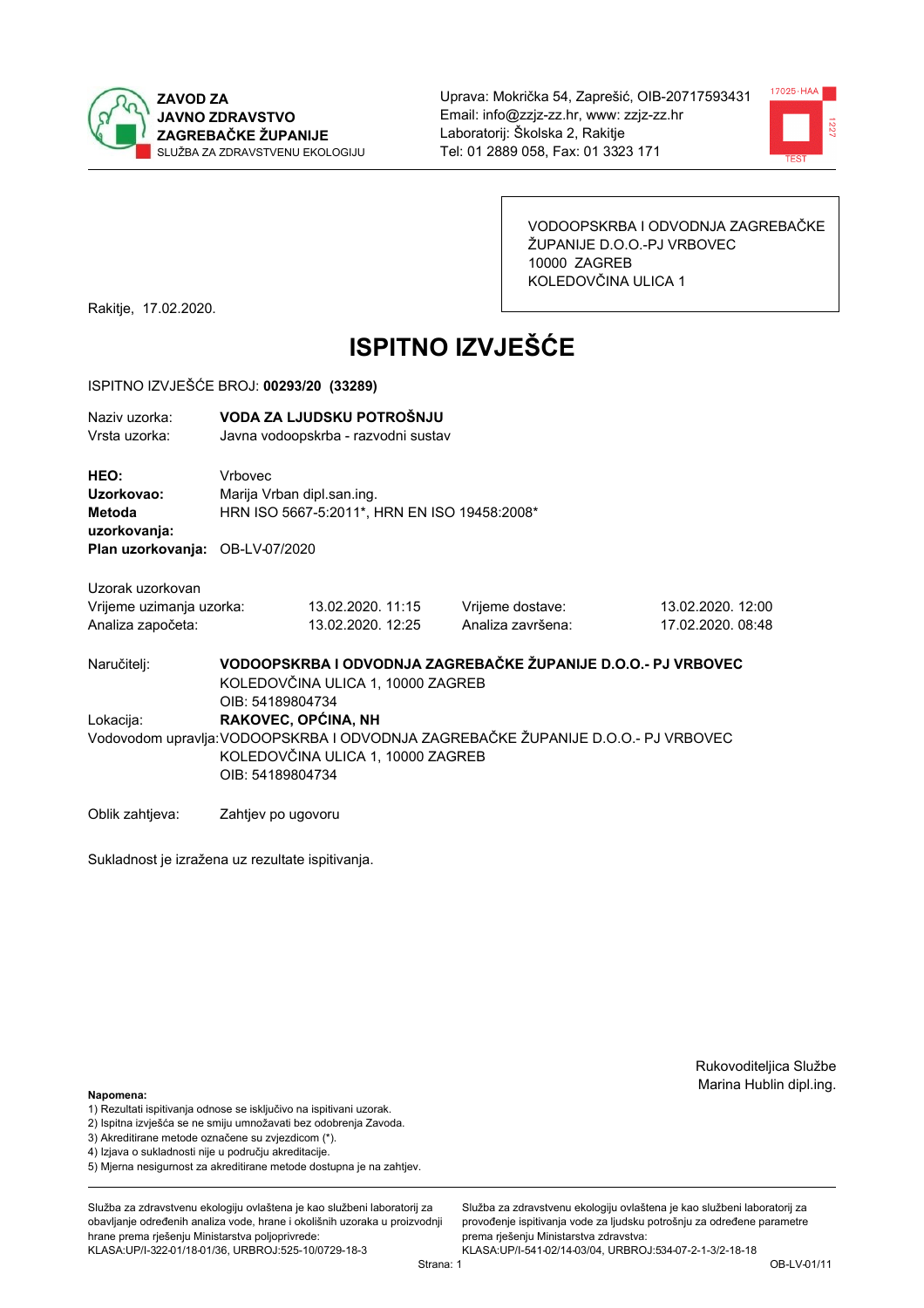## **REZULTATI ISPITIVANJA:**

Ispitno izviešće rezultat je elektroničke obrade podataka te je punovažeće bez žiga i potpisa

| Pokazatelj                | <b>Metoda</b>                           | <b>MJ</b>                   | <b>Rezultatt</b> | <b>MDK**</b>  | <b>Sukladno</b> |
|---------------------------|-----------------------------------------|-----------------------------|------------------|---------------|-----------------|
| Temperatura               | Standard Methods 21st Ed.<br>2005.2550B | $^{\circ}$ C                | 7,4              | 25            | DA              |
| Slobodni rezidualni klor  | HRN EN ISO 7393-2:2018                  | mg/L $Cl2$                  | 0,16             | 0,5           | DA              |
| Boja                      | HRN EN ISO 7887:2012                    | mg/L Pt/Co skale            | < 5              | 20            | DA              |
| Mutnoća                   | HRN EN ISO 7027-1:2016*                 | NTU jedinica                | 0,14             | 4             | DA              |
| <b>Miris</b>              | HRN EN 1622:2008                        |                             | bez              | bez           | DA              |
| <b>Okus</b>               | HRN EN 1622:2008                        |                             | bez              | bez           | DA              |
| pH                        | HRN EN ISO 10523:2012*                  | pH jedinica                 | 7,4              | $6, 5 - 9, 5$ | DA              |
| Temp.pri određivanju pH   |                                         | $^{\circ}$ C                | 14,0             |               |                 |
| Elektrovodljivost         | HRN EN 27888:2008*                      | µScm <sup>-1</sup> pri 20°C | 431              | 2.500         | DA              |
| Utrošak KMnO <sub>4</sub> | HRN EN ISO 8467:2001                    | mg/L $O_2$                  | 0,6              | 5             | DA              |
| Kloridi                   | HRN EN ISO 10304-1:2009*                | mg/L CI                     | 11               | 250           | DA              |
| Nitriti                   | HRN EN ISO 10304-1:2009*                | mg/L $(NO2)$                | < 0,050          | 0,5           | DA              |
| Nitrati                   | HRN EN ISO 10304-1:2009*                | mg/L (NO <sub>3</sub> )     | 5,0              | 50            | DA              |
| Amonij                    | HRN ISO 7150-1:1998*                    | mg/L (NH                    | < 0,05           | 0,5           | DA              |

trezultat izražen kao manje od (<) odnosi se na granicu kvantifikacije

\*\*maksimalno dozvoljena koncentracija

## Izjava o sukladnosti

Prema ispitanim parametrima uzorak vode JE SUKLADAN zahtievima članka 5. Zakona o vodi za ljudsku potrošnju (NN 56/2013, 64/2015, 104/2017, 115/2018) i priloga I Pravilnika o parametrima sukladnosti, metodama analize, monitoringu i planovima sigurnosti vode za ljudsku potrošnju te načinu vođenja registra pravnih osoba koje obavljaju djelatnost javne vodoopskrbe (NN 125/2017).

> Zamjena voditelja Odsjeka Marina Hublin dipl.ing.

## Odsjek za mikrobiološka ispitivanja voda

## **REZULTATI ISPITIVANJA:**

Ispitno izvješće rezultat je elektroničke obrade podataka te je punovažeće bez žiga i potpisa

| Pokazatelj             | <b>Metoda</b>           | <b>MJ</b>   | <b>Rezultat</b> | MDK** | <b>Sukladno</b> |
|------------------------|-------------------------|-------------|-----------------|-------|-----------------|
| Ukupni koliformi       | HRN EN ISO 9308-1:2014* | broj/100 mL |                 |       | DA              |
| Escherichia coli       | HRN EN ISO 9308-1:2014* | broj/100 mL | < 1             |       | DA              |
| Enterokoki             | HRN EN ISO 7899-2:2000* | broj/100 mL | < '             |       | DA              |
| Pseudomonas aeruginosa | HRN EN ISO 16266:2008*  | broj/100 mL | < 1             | 0     | DA              |
| Aerobne bakt -36 C/48h | HRN EN ISO 6222:2000*   | broj/1 mL   |                 | 100   | DA              |
| Aerobne bakt -22°C/72h | HRN EN ISO 6222:2000*   | broj/1 mL   | < 1             | 100   | DA              |

\*\* maksimalno dozvoljena koncentracija

## Izjava o sukladnosti

Prema ispitanim parametrima uzorak vode JE SUKLADAN zahtjevima članka 5. Zakona o vodi za ljudsku potrošnju (NN 56/2013, 64/2015, 104/2017, 115/2018) i priloga I Pravilnika o parametrima sukladnosti, metodama analize, monitoringu i planovima sigurnosti vode za ljudsku potrošnju te načinu vođenja registra pravnih osoba koje obavljaju djelatnost javne vodoopskrbe (NN 125/2017).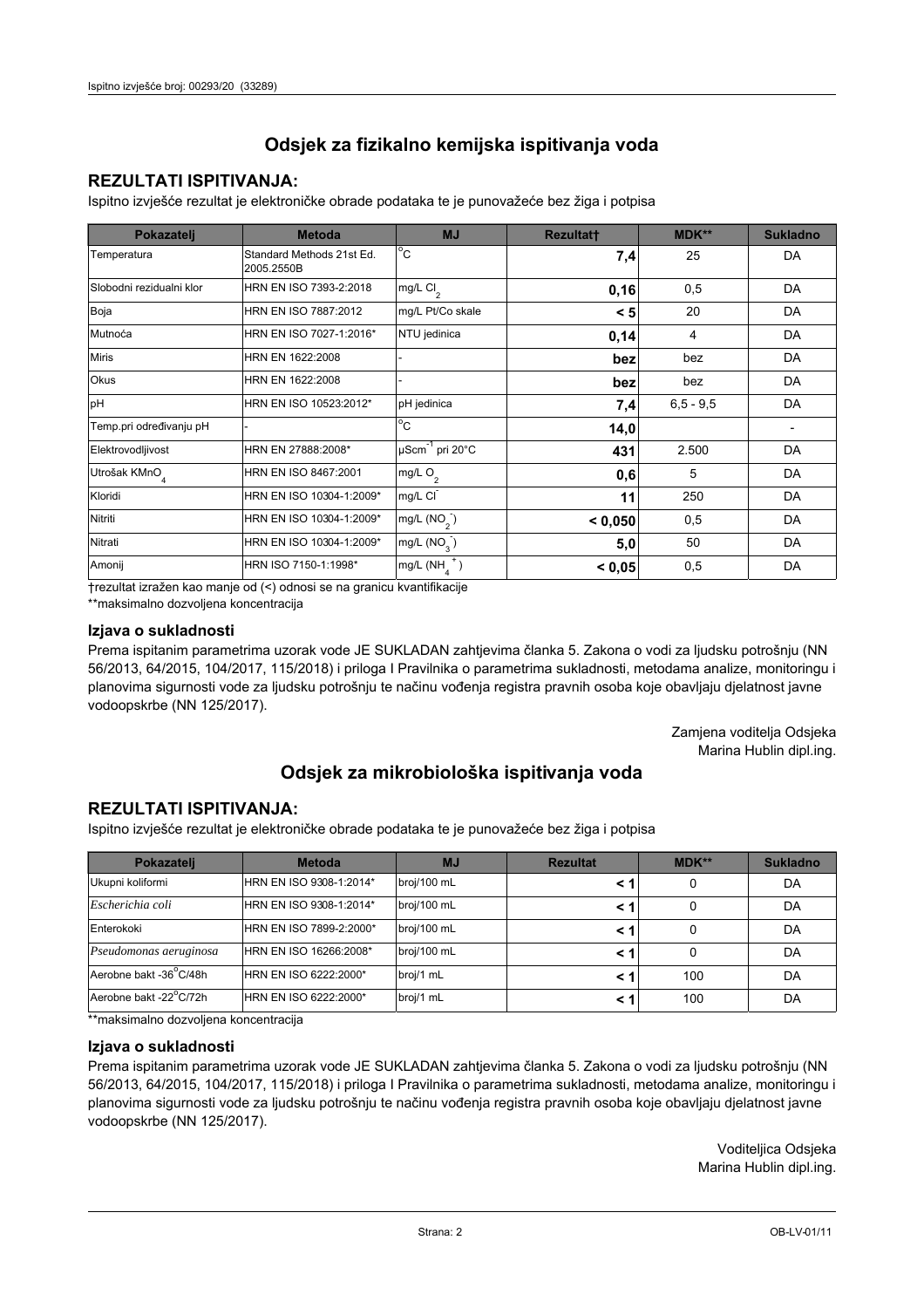



VODOOPSKRBA I ODVODNJA ZAGREBAČKE ŽUPANIJE D.O.O.-PJ VRBOVEC 10000 ZAGREB KOLEDOVČINA ULICA 1

Rakitje, 17.02.2020.

# **ISPITNO IZVJEŠĆE**

#### ISPITNO IZVJEŠĆE BROJ: 00292/20 (33288)

| Naziy uzorka:<br>Vrsta uzorka:  |                            | VODA ZA LJUDSKU POTROŠNJU<br>Javna vodoopskrba - razvodni sustav |                   |  |
|---------------------------------|----------------------------|------------------------------------------------------------------|-------------------|--|
| HEO:                            | Vrbovec                    |                                                                  |                   |  |
| Uzorkovao:                      | Marija Vrban dipl.san.ing. |                                                                  |                   |  |
| Metoda                          |                            | HRN ISO 5667-5:2011*, HRN EN ISO 19458:2008*                     |                   |  |
| uzorkovanja:                    |                            |                                                                  |                   |  |
| Plan uzorkovanja: OB-LV-07/2020 |                            |                                                                  |                   |  |
| Uzorak uzorkovan                |                            |                                                                  |                   |  |
| Vrijeme uzimanja uzorka:        |                            | 13.02.2020. 10:50                                                | Vrijeme dostave:  |  |
| Analiza započeta:               |                            | 13.02.2020. 12:24                                                | Analiza završena: |  |

13.02.2020. 12:00 17.02.2020. 08:47

Naručitelj:

VODOOPSKRBA I ODVODNJA ZAGREBAČKE ŽUPANIJE D.O.O.- PJ VRBOVEC KOLEDOVČINA ULICA 1, 10000 ZAGREB OIB: 54189804734 Lokacija: **CERJE NH** Vodovodom upravlja: VODOOPSKRBA I ODVODNJA ZAGREBAČKE ŽUPANIJE D.O.O.- PJ VRBOVEC KOLEDOVČINA ULICA 1, 10000 ZAGREB OIB: 54189804734

Oblik zahtjeva: Zahtjev po ugovoru

Sukladnost je izražena uz rezultate ispitivanja.

Rukovoditeljica Službe Marina Hublin dipl.ing.

#### Napomena:

- 1) Rezultati ispitivanja odnose se isključivo na ispitivani uzorak.
- 2) Ispitna izvješća se ne smiju umnožavati bez odobrenja Zavoda.

3) Akreditirane metode označene su zvjezdicom (\*).

- 4) Iziava o sukladnosti nije u području akreditacije.
- 5) Mjerna nesigurnost za akreditirane metode dostupna je na zahtjev.

Služba za zdravstvenu ekologiju ovlaštena je kao službeni laboratorij za obavlianie određenih analiza vode, hrane i okolišnih uzoraka u proizvodniji hrane prema rješenju Ministarstva poljoprivrede: KLASA: UP/I-322-01/18-01/36, URBROJ: 525-10/0729-18-3

Strana: 1

Služba za zdravstvenu ekologiju ovlaštena je kao službeni laboratorij za provođenie ispitivania vode za liudsku potrošniu za određene parametre prema riešenju Ministarstva zdravstva:

KLASA:UP/I-541-02/14-03/04, URBROJ:534-07-2-1-3/2-18-18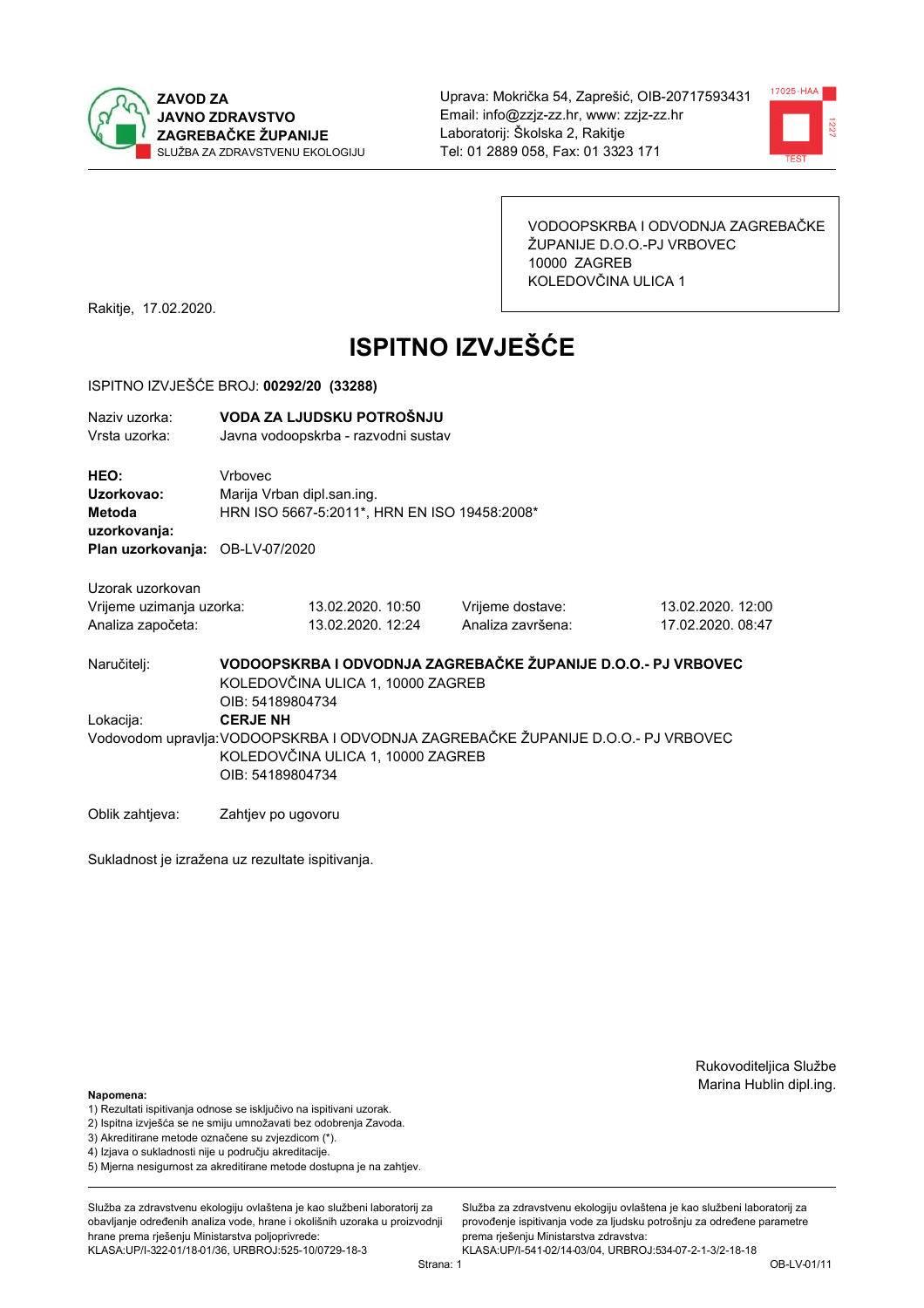## **REZULTATI ISPITIVANJA:**

Ispitno izviešće rezultat je elektroničke obrade podataka te je punovažeće bez žiga i potpisa

| Pokazatelj                | <b>Metoda</b>                           | <b>MJ</b>                   | <b>Rezultatt</b> | <b>MDK**</b>  | <b>Sukladno</b> |
|---------------------------|-----------------------------------------|-----------------------------|------------------|---------------|-----------------|
| Temperatura               | Standard Methods 21st Ed.<br>2005.2550B | $^{\circ}$ C                | 7,8              | 25            | DA              |
| Slobodni rezidualni klor  | HRN EN ISO 7393-2:2018                  | mg/L $Cl2$                  | 0,28             | 0,5           | DA              |
| Boja                      | HRN EN ISO 7887:2012                    | mg/L Pt/Co skale            | < 5              | 20            | DA              |
| Mutnoća                   | HRN EN ISO 7027-1:2016*                 | NTU jedinica                | 0,12             | 4             | DA              |
| <b>Miris</b>              | HRN EN 1622:2008                        |                             | bez              | bez           | DA              |
| <b>Okus</b>               | HRN EN 1622:2008                        |                             | bez              | bez           | DA              |
| pH                        | HRN EN ISO 10523:2012*                  | pH jedinica                 | 7,4              | $6, 5 - 9, 5$ | DA              |
| Temp.pri određivanju pH   |                                         | $^{\circ}$ C                | 13,6             |               |                 |
| Elektrovodljivost         | HRN EN 27888:2008*                      | µScm <sup>-1</sup> pri 20°C | 428              | 2.500         | DA              |
| Utrošak KMnO <sub>4</sub> | HRN EN ISO 8467:2001                    | mg/L $O_2$                  | 0,5              | 5             | DA              |
| Kloridi                   | HRN EN ISO 10304-1:2009*                | mg/L CI                     | 12               | 250           | DA              |
| Nitriti                   | HRN EN ISO 10304-1:2009*                | mg/L $(NO2)$                | < 0,050          | 0,5           | DA              |
| Nitrati                   | HRN EN ISO 10304-1:2009*                | mg/L (NO <sub>3</sub> )     | 5,3              | 50            | DA              |
| Amonij                    | HRN ISO 7150-1:1998*                    | mg/L (NH                    | < 0,05           | 0,5           | DA              |

trezultat izražen kao manje od (<) odnosi se na granicu kvantifikacije

\*\*maksimalno dozvoljena koncentracija

## Izjava o sukladnosti

Prema ispitanim parametrima uzorak vode JE SUKLADAN zahtievima članka 5. Zakona o vodi za ljudsku potrošnju (NN 56/2013, 64/2015, 104/2017, 115/2018) i priloga I Pravilnika o parametrima sukladnosti, metodama analize, monitoringu i planovima sigurnosti vode za ljudsku potrošnju te načinu vođenja registra pravnih osoba koje obavljaju djelatnost javne vodoopskrbe (NN 125/2017).

> Zamjena voditelja Odsjeka Marina Hublin dipl.ing.

## Odsjek za mikrobiološka ispitivanja voda

## **REZULTATI ISPITIVANJA:**

Ispitno izvješće rezultat je elektroničke obrade podataka te je punovažeće bez žiga i potpisa

| Pokazatelj             | <b>Metoda</b>           | <b>MJ</b>   | <b>Rezultat</b> | MDK** | <b>Sukladno</b> |
|------------------------|-------------------------|-------------|-----------------|-------|-----------------|
| Ukupni koliformi       | HRN EN ISO 9308-1:2014* | broj/100 mL |                 | 0     | DA              |
| Escherichia coli       | HRN EN ISO 9308-1:2014* | broj/100 mL |                 | 0     | DA              |
| Enterokoki             | HRN EN ISO 7899-2:2000* | broj/100 mL |                 | 0     | DA              |
| Pseudomonas aeruginosa | HRN EN ISO 16266:2008*  | broj/100 mL | < 1             | 0     | DA              |
| Aerobne bakt -36 C/48h | HRN EN ISO 6222:2000*   | broj/1 mL   |                 | 100   | DA              |
| Aerobne bakt -22°C/72h | HRN EN ISO 6222:2000*   | broj/1 mL   |                 | 100   | DA              |

\*\* maksimalno dozvoljena koncentracija

#### Izjava o sukladnosti

Prema ispitanim parametrima uzorak vode JE SUKLADAN zahtjevima članka 5. Zakona o vodi za ljudsku potrošnju (NN 56/2013, 64/2015, 104/2017, 115/2018) i priloga I Pravilnika o parametrima sukladnosti, metodama analize, monitoringu i planovima sigurnosti vode za ljudsku potrošnju te načinu vođenja registra pravnih osoba koje obavljaju djelatnost javne vodoopskrbe (NN 125/2017).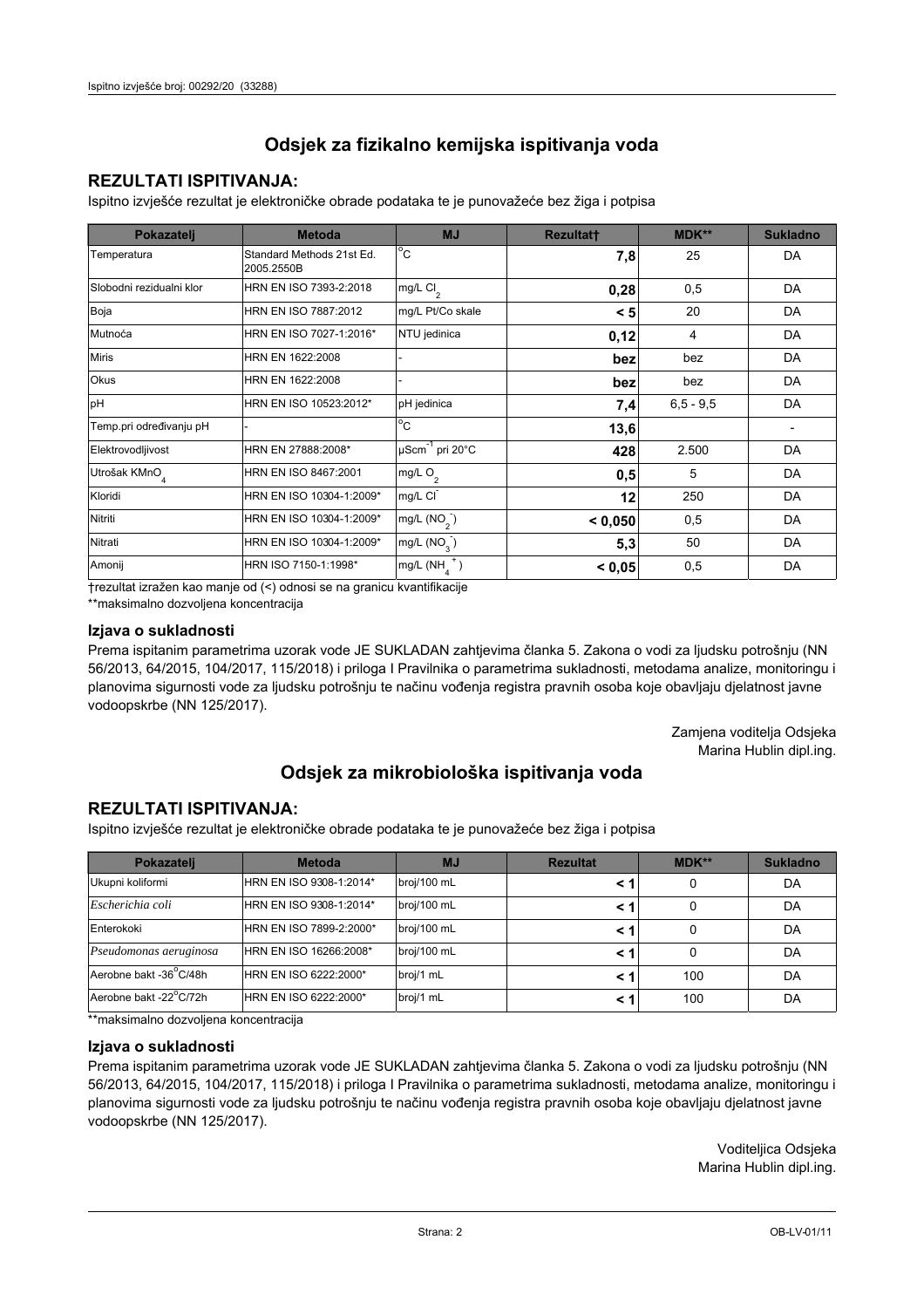



VODOOPSKRBA I ODVODNJA ZAGREBAČKE ŽUPANIJE D.O.O.-PJ VRBOVEC 10000 ZAGREB KOLEDOVČINA ULICA 1

Rakitje, 17.02.2020.

# **ISPITNO IZVJEŠĆE**

### ISPITNO IZVJEŠĆE BROJ: 00291/20 (33287)

| Naziv uzorka:<br>Vrsta uzorka:                |                    | VODA ZA LJUDSKU POTROŠNJU<br>Javna vodoopskrba - razvodni sustav           |                                                                                   |                                        |  |  |
|-----------------------------------------------|--------------------|----------------------------------------------------------------------------|-----------------------------------------------------------------------------------|----------------------------------------|--|--|
| HEO:<br>Uzorkovao:<br>Metoda<br>uzorkovanja:  | Vrbovec            | Marija Vrban dipl.san.ing.<br>HRN ISO 5667-5:2011*, HRN EN ISO 19458:2008* |                                                                                   |                                        |  |  |
| Plan uzorkovanja: OB-LV-07/2020               |                    |                                                                            |                                                                                   |                                        |  |  |
| Uzorak uzorkovan                              |                    |                                                                            |                                                                                   |                                        |  |  |
| Vrijeme uzimanja uzorka:<br>Analiza započeta: |                    | 13.02.2020. 10:30<br>13.02.2020. 12:24                                     | Vrijeme dostave:<br>Analiza završena:                                             | 13.02.2020. 12:00<br>17.02.2020. 08:47 |  |  |
| Naručitelj:                                   | OIB: 54189804734   | KOLEDOVČINA ULICA 1, 10000 ZAGREB                                          | VODOOPSKRBA I ODVODNJA ZAGREBAČKE ŽUPANIJE D.O.O.- PJ VRBOVEC                     |                                        |  |  |
| Lokacija:                                     |                    | NH VRBOVEČKI PAVLOVEC                                                      |                                                                                   |                                        |  |  |
|                                               | OIB: 54189804734   | KOLEDOVČINA ULICA 1, 10000 ZAGREB                                          | Vodovodom upravlja: VODOOPSKRBA I ODVODNJA ZAGREBAČKE ŽUPANIJE D.O.O.- PJ VRBOVEC |                                        |  |  |
| Oblik zahtjeva:                               | Zahtjev po ugovoru |                                                                            |                                                                                   |                                        |  |  |

Sukladnost je izražena uz rezultate ispitivanja.

Rukovoditeljica Službe Marina Hublin dipl.ing.

## Napomena:

- 1) Rezultati ispitivanja odnose se isključivo na ispitivani uzorak.
- 2) Ispitna izvješća se ne smiju umnožavati bez odobrenja Zavoda.
- 3) Akreditirane metode označene su zvjezdicom (\*).
- 4) Iziava o sukladnosti nije u području akreditacije.
- 5) Mjerna nesigurnost za akreditirane metode dostupna je na zahtjev.

Služba za zdravstvenu ekologiju ovlaštena je kao službeni laboratorij za obavlianie određenih analiza vode, hrane i okolišnih uzoraka u proizvodniji hrane prema rješenju Ministarstva poljoprivrede: KLASA: UP/I-322-01/18-01/36, URBROJ: 525-10/0729-18-3

Strana: 1

provođenie ispitivania vode za liudsku potrošniu za određene parametre prema rješenju Ministarstva zdravstva: KLASA:UP/I-541-02/14-03/04, URBROJ:534-07-2-1-3/2-18-18

Služba za zdravstvenu ekologiju ovlaštena je kao službeni laboratorij za

OB-LV-01/11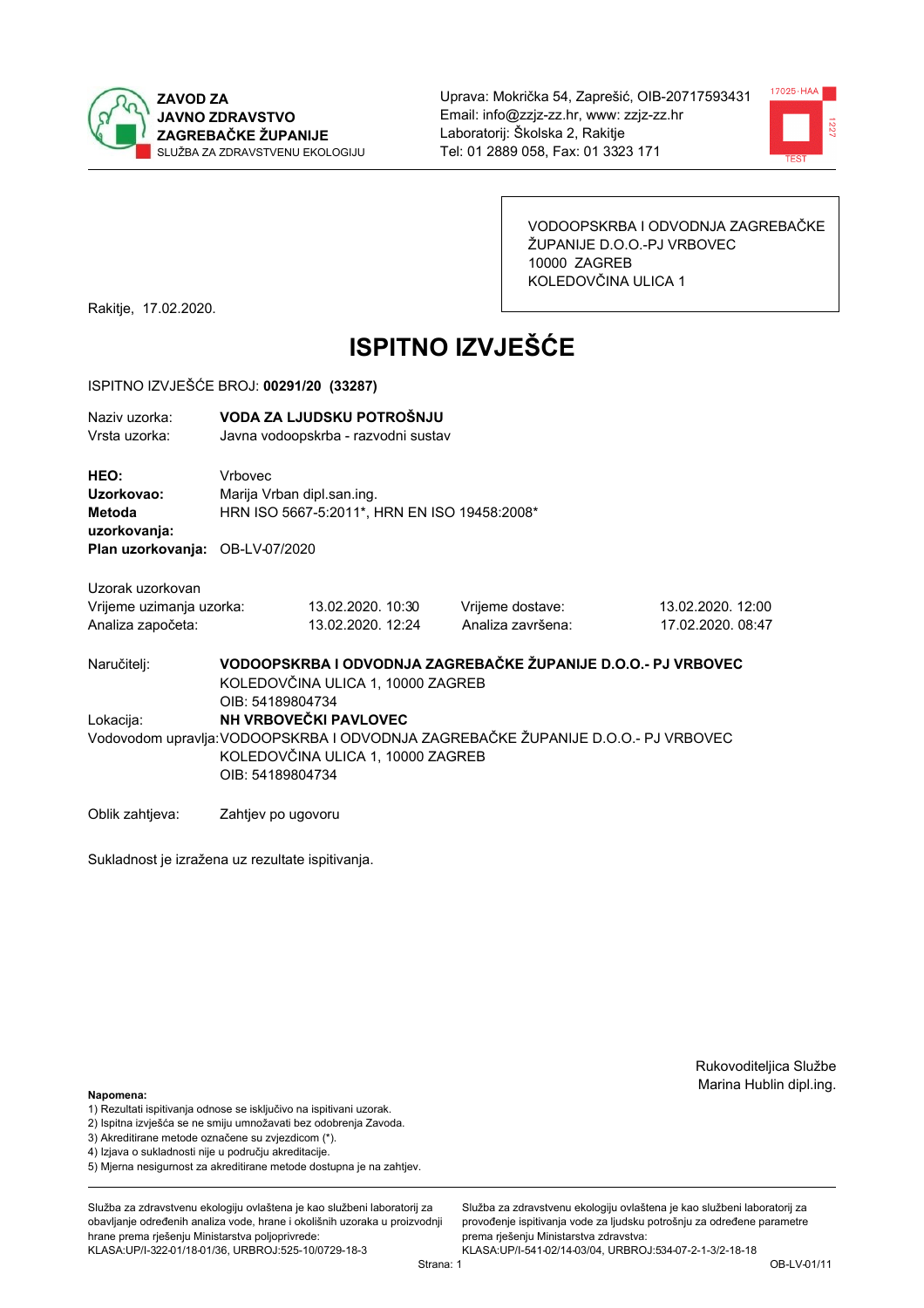## **REZULTATI ISPITIVANJA:**

Ispitno izviešće rezultat je elektroničke obrade podataka te je punovažeće bez žiga i potpisa

| Pokazatelj                | <b>Metoda</b>                           | <b>MJ</b>        | <b>Rezultatt</b> | <b>MDK**</b>  | <b>Sukladno</b> |
|---------------------------|-----------------------------------------|------------------|------------------|---------------|-----------------|
| Temperatura               | Standard Methods 21st Ed.<br>2005.2550B | $^{\circ}$ C     | 8                | 25            | DA              |
| Slobodni rezidualni klor  | HRN EN ISO 7393-2:2018                  | mg/L $Cl2$       | 0,12             | 0,5           | DA              |
| Boja                      | HRN EN ISO 7887:2012                    | mg/L Pt/Co skale | < 5              | 20            | DA              |
| Mutnoća                   | HRN EN ISO 7027-1:2016*                 | NTU jedinica     | 0,53             | 4             | DA              |
| <b>Miris</b>              | HRN EN 1622:2008                        |                  | bez              | bez           | DA              |
| <b>Okus</b>               | HRN EN 1622:2008                        |                  | bez              | bez           | DA              |
| pH                        | HRN EN ISO 10523:2012*                  | pH jedinica      | 7,5              | $6, 5 - 9, 5$ | DA              |
| Temp.pri određivanju pH   |                                         | $^{\circ}$ C     | 13,8             |               |                 |
| Elektrovodljivost         | HRN EN 27888:2008*                      | µScm-1 pri 20°C  | 597              | 2.500         | DA              |
| Utrošak KMnO <sub>4</sub> | HRN EN ISO 8467:2001                    | mg/L $O_2$       | 0,8              | 5             | DA              |
| Kloridi                   | HRN EN ISO 10304-1:2009*                | mg/L CI          | 11               | 250           | DA              |
| Nitriti                   | HRN EN ISO 10304-1:2009*                | mg/L $(NO2)$     | < 0,050          | 0,5           | DA              |
| Nitrati                   | HRN EN ISO 10304-1:2009*                | mg/L $(NO3)$     | 5,8              | 50            | DA              |
| Amonij                    | HRN ISO 7150-1:1998*                    | mg/L (NH         | 0,26             | 0,5           | DA              |

trezultat izražen kao manje od (<) odnosi se na granicu kvantifikacije

\*\*maksimalno dozvoljena koncentracija

## Izjava o sukladnosti

Prema ispitanim parametrima uzorak vode JE SUKLADAN zahtievima članka 5. Zakona o vodi za ljudsku potrošnju (NN 56/2013, 64/2015, 104/2017, 115/2018) i priloga I Pravilnika o parametrima sukladnosti, metodama analize, monitoringu i planovima sigurnosti vode za ljudsku potrošnju te načinu vođenja registra pravnih osoba koje obavljaju djelatnost javne vodoopskrbe (NN 125/2017).

> Zamjena voditelja Odsjeka Marina Hublin dipl.ing.

## Odsjek za mikrobiološka ispitivanja voda

## **REZULTATI ISPITIVANJA:**

Ispitno izvješće rezultat je elektroničke obrade podataka te je punovažeće bez žiga i potpisa

| Pokazatelj             | <b>Metoda</b>           | <b>MJ</b>   | <b>Rezultat</b> | MDK** | <b>Sukladno</b> |
|------------------------|-------------------------|-------------|-----------------|-------|-----------------|
| Ukupni koliformi       | HRN EN ISO 9308-1:2014* | broj/100 mL |                 |       | DA              |
| Escherichia coli       | HRN EN ISO 9308-1:2014* | broj/100 mL | < 1             |       | DA              |
| Enterokoki             | HRN EN ISO 7899-2:2000* | broj/100 mL | < '             |       | DA              |
| Pseudomonas aeruginosa | HRN EN ISO 16266:2008*  | broj/100 mL | < 1             | 0     | DA              |
| Aerobne bakt -36 C/48h | HRN EN ISO 6222:2000*   | broj/1 mL   |                 | 100   | DA              |
| Aerobne bakt -22°C/72h | HRN EN ISO 6222:2000*   | broj/1 mL   | 12              | 100   | DA              |

\*\* maksimalno dozvoljena koncentracija

## Izjava o sukladnosti

Prema ispitanim parametrima uzorak vode JE SUKLADAN zahtjevima članka 5. Zakona o vodi za ljudsku potrošnju (NN 56/2013, 64/2015, 104/2017, 115/2018) i priloga I Pravilnika o parametrima sukladnosti, metodama analize, monitoringu i planovima sigurnosti vode za ljudsku potrošnju te načinu vođenja registra pravnih osoba koje obavljaju djelatnost javne vodoopskrbe (NN 125/2017).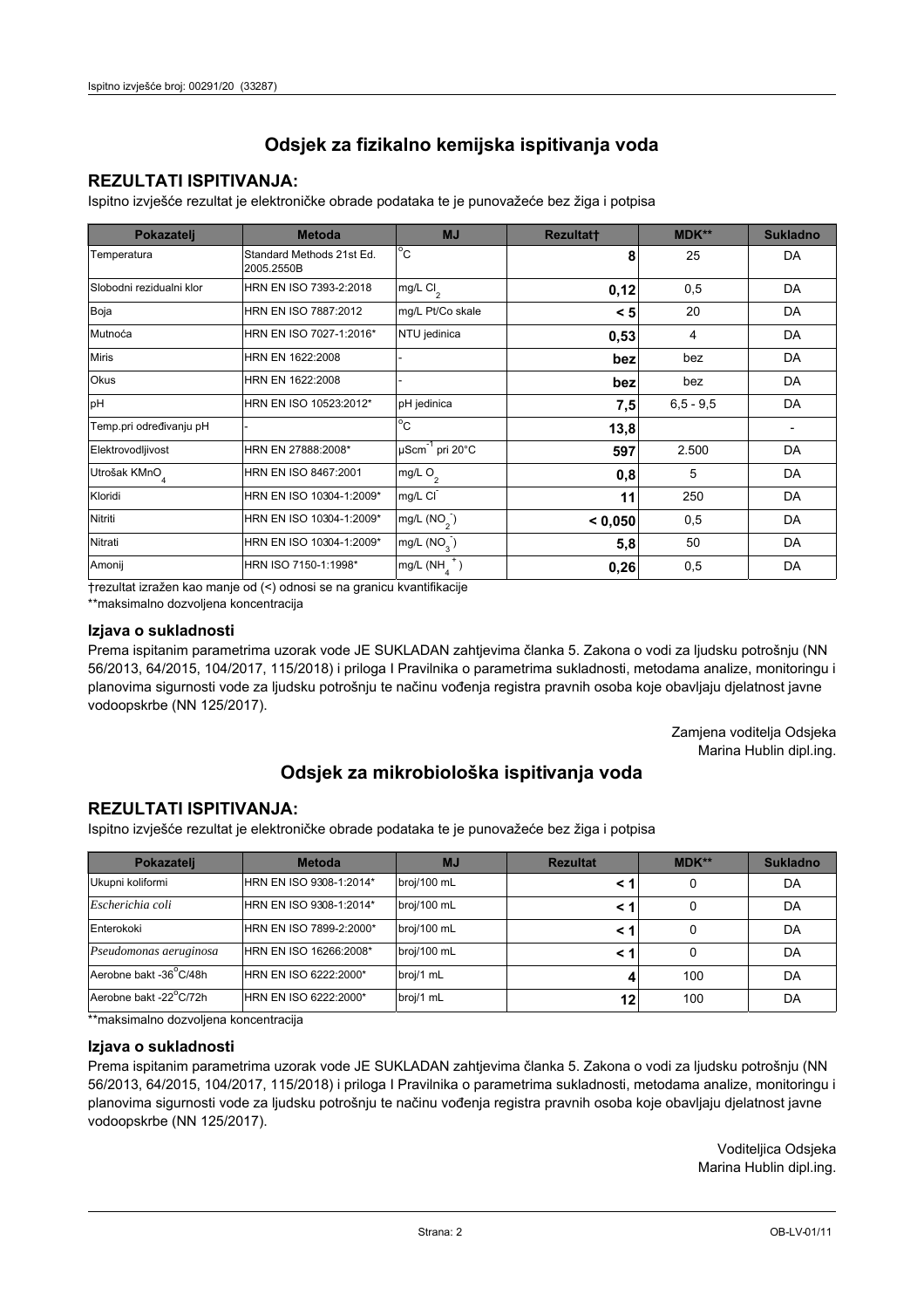



VODOOPSKRBA I ODVODNJA ZAGREBAČKE ŽUPANIJE D.O.O.-PJ VRBOVEC 10000 ZAGREB KOLEDOVČINA ULICA 1

Rakitje, 17.02.2020.

# **ISPITNO IZVJEŠĆE**

### ISPITNO IZVJEŠĆE BROJ: 00290/20 (33286)

| Naziv uzorka:<br>Vrsta uzorka:                                                         |                    | VODA ZA LJUDSKU POTROŠNJU<br>Javna vodoopskrba - razvodni sustav           |                                                                                  |                   |  |  |
|----------------------------------------------------------------------------------------|--------------------|----------------------------------------------------------------------------|----------------------------------------------------------------------------------|-------------------|--|--|
| <b>HEO:</b><br>Uzorkovao:<br>Metoda<br>uzorkovanja:<br>Plan uzorkovanja: OB-LV-07/2020 | Vrbovec            | Marija Vrban dipl.san.ing.<br>HRN ISO 5667-5:2011*, HRN EN ISO 19458:2008* |                                                                                  |                   |  |  |
|                                                                                        |                    |                                                                            |                                                                                  |                   |  |  |
| Uzorak uzorkovan                                                                       |                    |                                                                            |                                                                                  |                   |  |  |
| Vrijeme uzimanja uzorka:                                                               |                    | 13.02.2020. 10:20                                                          | Vrijeme dostave:                                                                 | 13.02.2020. 12:00 |  |  |
| Analiza započeta:                                                                      |                    | 13.02.2020. 12:23                                                          | Analiza završena:                                                                | 17.02.2020, 08:46 |  |  |
| Naručitelj:                                                                            | OIB: 54189804734   | KOLEDOVČINA ULICA 1, 10000 ZAGREB                                          | VODOOPSKRBA I ODVODNJA ZAGREBAČKE ŽUPANIJE D.O.O.- PJ VRBOVEC                    |                   |  |  |
| Lokacija:                                                                              |                    | VANJSKA SLAVINA, VODOCRPILIŠTE BLANJE                                      |                                                                                  |                   |  |  |
|                                                                                        | OIB: 54189804734   | KOLEDOVČINA ULICA 1, 10000 ZAGREB                                          | Vodovodom upravlja:VODOOPSKRBA I ODVODNJA ZAGREBAČKE ŽUPANIJE D.O.O.- PJ VRBOVEC |                   |  |  |
| Oblik zahtjeva:                                                                        | Zahtjev po ugovoru |                                                                            |                                                                                  |                   |  |  |

Sukladnost je izražena uz rezultate ispitivanja.

Rukovoditeljica Službe Marina Hublin dipl.ing.

#### Napomena:

- 1) Rezultati ispitivanja odnose se isključivo na ispitivani uzorak.
- 2) Ispitna izvješća se ne smiju umnožavati bez odobrenja Zavoda.

3) Akreditirane metode označene su zvjezdicom (\*).

- 4) Iziava o sukladnosti nije u području akreditacije.
- 5) Mjerna nesigurnost za akreditirane metode dostupna je na zahtjev.

Služba za zdravstvenu ekologiju ovlaštena je kao službeni laboratorij za obavlianie određenih analiza vode, hrane i okolišnih uzoraka u proizvodniji hrane prema rješenju Ministarstva poljoprivrede: KLASA: UP/I-322-01/18-01/36, URBROJ: 525-10/0729-18-3

Služba za zdravstvenu ekologiju ovlaštena je kao službeni laboratorij za provođenie ispitivania vode za liudsku potrošniu za određene parametre prema rješenju Ministarstva zdravstva:

KLASA:UP/I-541-02/14-03/04, URBROJ:534-07-2-1-3/2-18-18 Strana: 1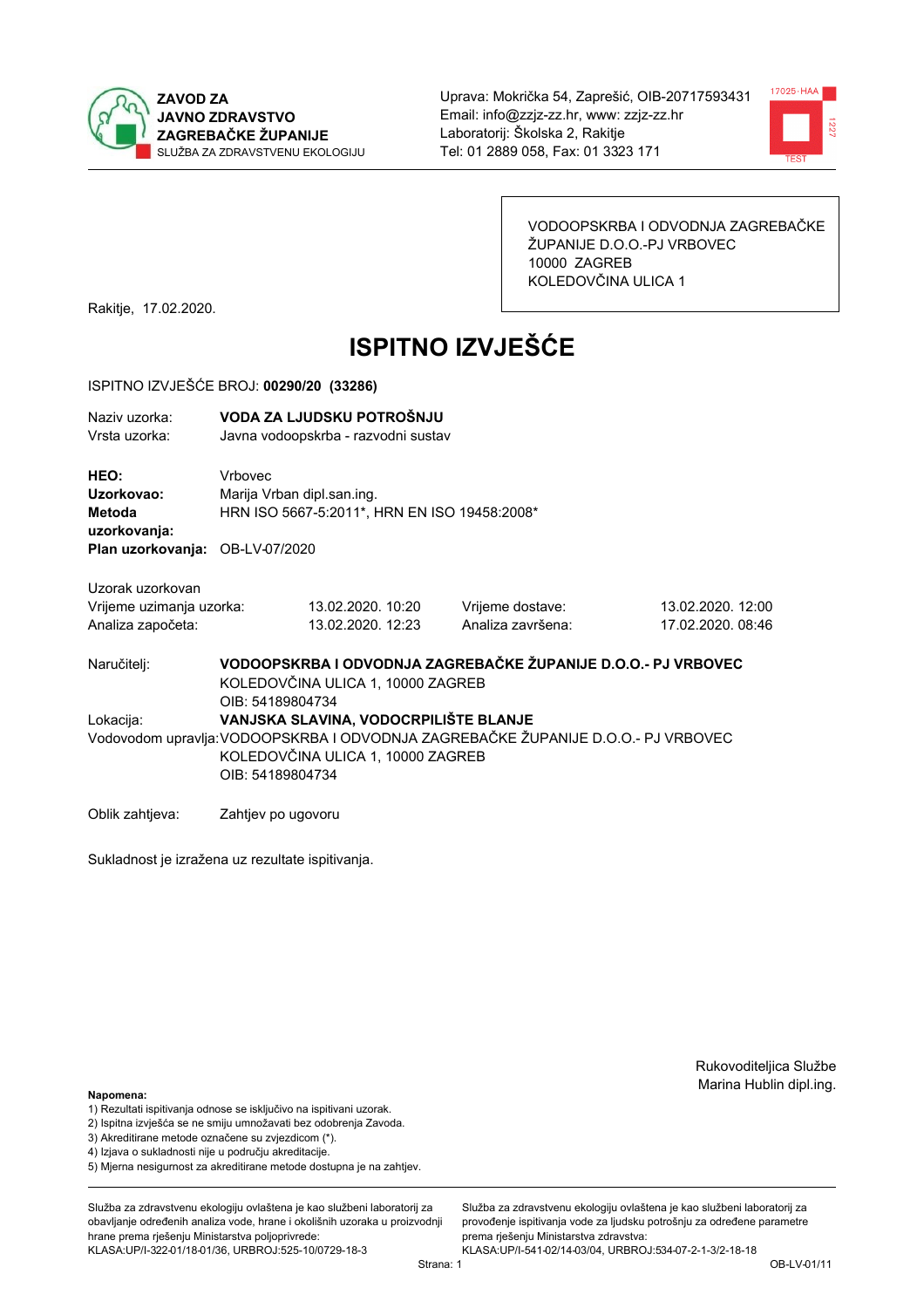## **REZULTATI ISPITIVANJA:**

Ispitno izvješće rezultat je elektroničke obrade podataka te je punovažeće bez žiga i potpisa

| Pokazatelj                | <b>Metoda</b>                           | <b>MJ</b>               | Rezultatt | <b>MDK**</b>  | <b>Sukladno</b>          |
|---------------------------|-----------------------------------------|-------------------------|-----------|---------------|--------------------------|
| Temperatura               | Standard Methods 21st Ed.<br>2005.2550B | $^{\circ}$ C            | 14        | 25            | DA                       |
| Slobodni rezidualni klor  | HRN EN ISO 7393-2:2018                  | mg/L Cl <sub>2</sub>    | 0,49      | 0,5           | DA                       |
| Boja                      | HRN EN ISO 7887:2012                    | mg/L Pt/Co skale        | < 5       | 20            | DA                       |
| Mutnoća                   | HRN EN ISO 7027-1:2016*                 | NTU jedinica            | 0,34      | 4             | DA                       |
| <b>Miris</b>              | HRN EN 1622:2008                        |                         | bez       | bez           | DA                       |
| Okus                      | HRN EN 1622:2008                        |                         | bez       | bez           | DA                       |
| pH                        | HRN EN ISO 10523:2012*                  | pH jedinica             | 7,6       | $6, 5 - 9, 5$ | DA                       |
| Temp.pri određivanju pH   |                                         | $\overline{C}$          | 14,2      |               | $\overline{\phantom{a}}$ |
| Elektrovodljivost         | HRN EN 27888:2008*                      | µScm-1 pri 20°C         | 631       | 2.500         | DA                       |
| Utrošak KMnO <sub>4</sub> | HRN EN ISO 8467:2001                    | mg/L O <sub>2</sub>     | 0,8       | 5             | DA                       |
| Kloridi                   | HRN EN ISO 10304-1:2009*                | mg/L CI                 | 11        | 250           | DA                       |
| Nitriti                   | HRN EN ISO 10304-1:2009*                | mg/L (NO <sub>2</sub> ) | < 0,050   | 0,5           | DA                       |
| Nitrati                   | HRN EN ISO 10304-1:2009*                | mg/L $(NO3)$            | 5,9       | 50            | DA                       |
| Amonij                    | HRN ISO 7150-1:1998*                    | $mg/L(NH_4^+)$          | 0,13      | 0,5           | DA                       |
| Mangan (Mn)               | Hach LCW 532                            | µg/L                    | 48        | 50            | DA                       |

†rezultat izražen kao manje od (<) odnosi se na granicu kvantifikacije

\*\*maksimalno dozvoljena koncentracija

#### Izjava o sukladnosti

Prema ispitanim parametrima uzorak vode JE SUKLADAN zahtjevima članka 5. Zakona o vodi za ljudsku potrošnju (NN 56/2013, 64/2015, 104/2017, 115/2018) i priloga I Pravilnika o parametrima sukladnosti, metodama analize, monitoringu i planovima sigurnosti vode za ljudsku potrošnju te načinu vođenja registra pravnih osoba koje obavljaju djelatnost javne vodoopskrbe (NN 125/2017).

> Zamjena voditelja Odsjeka Marina Hublin dipl.ing.

## Odsjek za mikrobiološka ispitivanja voda

## **REZULTATI ISPITIVANJA:**

Ispitno izvješće rezultat je elektroničke obrade podataka te je punovažeće bez žiga i potpisa

| Pokazatelj             | <b>Metoda</b>           | <b>MJ</b>   | <b>Rezultat</b> | MDK** | <b>Sukladno</b> |
|------------------------|-------------------------|-------------|-----------------|-------|-----------------|
| Ukupni koliformi       | HRN EN ISO 9308-1:2014* | broj/100 mL |                 | 0     | DA              |
| Escherichia coli       | HRN EN ISO 9308-1:2014* | broj/100 mL |                 | 0     | DA              |
| Enterokoki             | HRN EN ISO 7899-2:2000* | broj/100 mL | < 1             | 0     | DA              |
| Pseudomonas aeruginosa | HRN EN ISO 16266:2008*  | broj/100 mL | < 1             | 0     | DA              |
| Aerobne bakt -36°C/48h | HRN EN ISO 6222:2000*   | broj/1 mL   | < '             | 100   | DA              |
| Aerobne bakt -22°C/72h | HRN EN ISO 6222:2000*   | broj/1 mL   | < 1             | 100   | DA              |

\*\*maksimalno dozvoljena koncentracija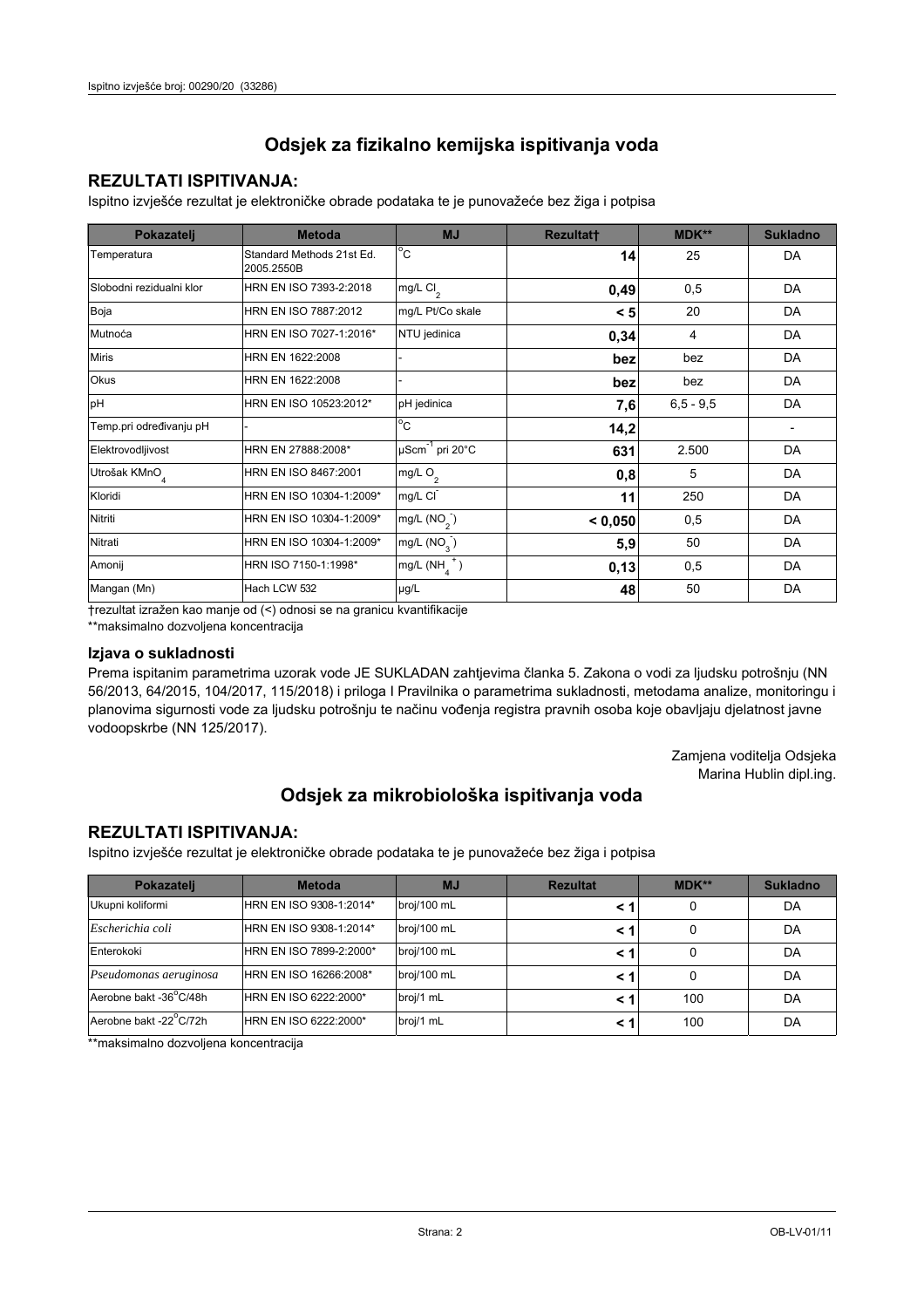## Izjava o sukladnosti

Prema ispitanim parametrima uzorak vode JE SUKLADAN zahtjevima članka 5. Zakona o vodi za ljudsku potrošnju (NN 56/2013, 64/2015, 104/2017, 115/2018) i priloga I Pravilnika o parametrima sukladnosti, metodama analize, monitoringu i planovima sigurnosti vode za ljudsku potrošnju te načinu vođenja registra pravnih osoba koje obavljaju djelatnost javne vodoopskrbe (NN 125/2017).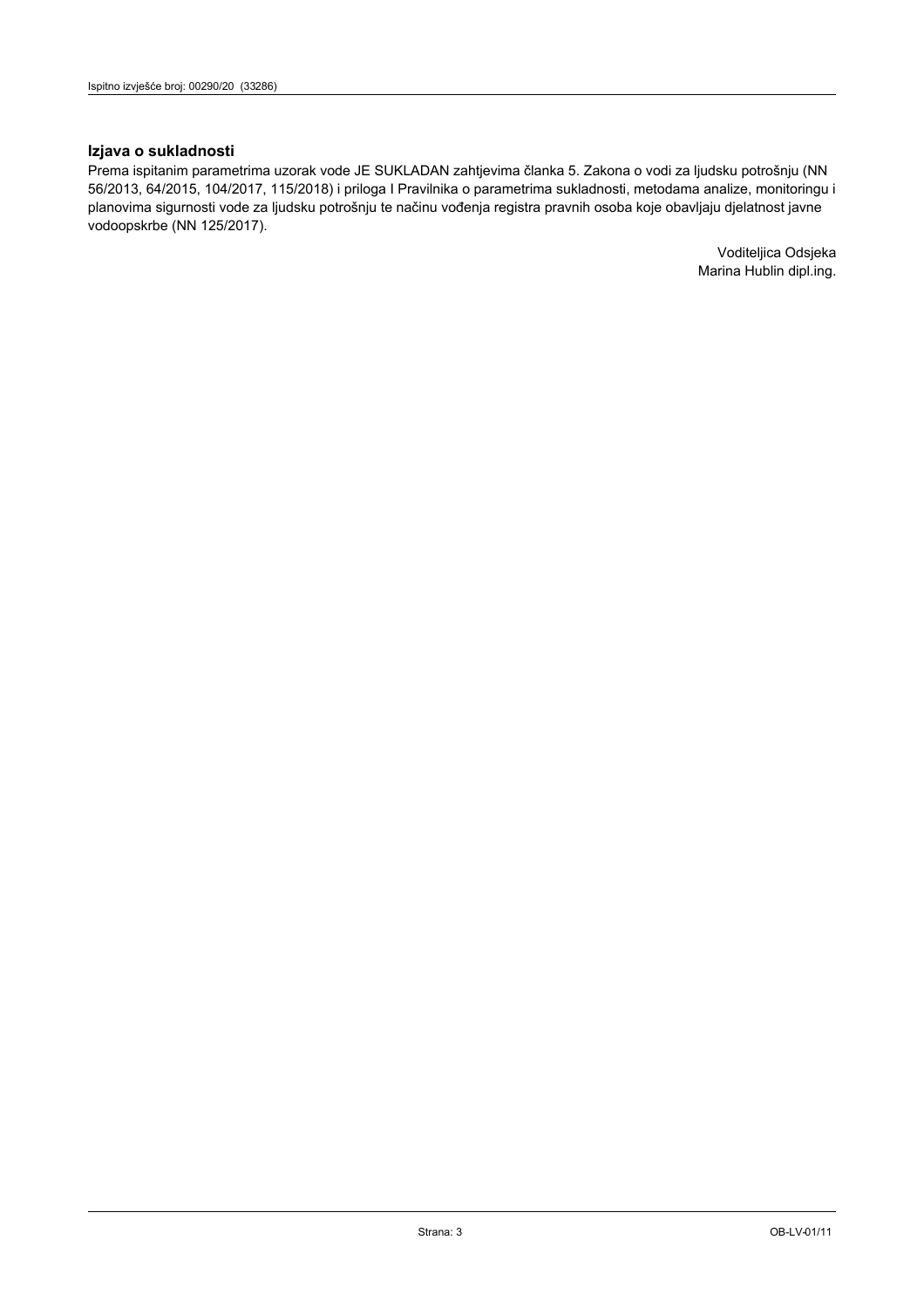



VODOOPSKRBA I ODVODNJA ZAGREBAČKE ŽUPANIJE D.O.O.-PJ VRBOVEC 10000 ZAGREB KOLEDOVČINA ULICA 1

Rakitje, 17.02.2020.

# **ISPITNO IZVJEŠĆE**

#### ISPITNO IZVJEŠĆE BROJ: 00289/20 (33285)

| Naziv uzorka:<br>Vrsta uzorka:                                    |                  | VODA ZA LJUDSKU POTROŠNJU<br>Javna vodoopskrba - razvodni sustav           |                                                                                   |                                        |  |  |
|-------------------------------------------------------------------|------------------|----------------------------------------------------------------------------|-----------------------------------------------------------------------------------|----------------------------------------|--|--|
| HEO:<br>Uzorkovao:<br>Metoda<br>uzorkovanja:                      | Vrbovec          | Marija Vrban dipl.san.ing.<br>HRN ISO 5667-5:2011*, HRN EN ISO 19458:2008* |                                                                                   |                                        |  |  |
| Plan uzorkovanja: OB-LV-07/2020                                   |                  |                                                                            |                                                                                   |                                        |  |  |
| Uzorak uzorkovan<br>Vrijeme uzimanja uzorka:<br>Analiza započeta: |                  | 13.02.2020. 10:00<br>13.02.2020. 12:21                                     | Vrijeme dostave:<br>Analiza završena:                                             | 13.02.2020. 12:00<br>17.02.2020. 08:46 |  |  |
| Naručiteli:                                                       | OIB: 54189804734 | KOLEDOVČINA ULICA 1, 10000 ZAGREB                                          | VODOOPSKRBA I ODVODNJA ZAGREBAČKE ŽUPANIJE D.O.O.- PJ VRBOVEC                     |                                        |  |  |
| Lokacija:                                                         | <b>NH LUBENA</b> | KOLEDOVČINA ULICA 1, 10000 ZAGREB                                          | Vodovodom upravlja: VODOOPSKRBA I ODVODNJA ZAGREBAČKE ŽUPANIJE D.O.O.- PJ VRBOVEC |                                        |  |  |

OIB: 54189804734

Oblik zahtjeva: Zahtjev po ugovoru

Sukladnost je izražena uz rezultate ispitivanja.

Rukovoditeljica Službe Marina Hublin dipl.ing.

#### Napomena:

- 1) Rezultati ispitivanja odnose se isključivo na ispitivani uzorak.
- 2) Ispitna izvješća se ne smiju umnožavati bez odobrenja Zavoda.

3) Akreditirane metode označene su zvjezdicom (\*).

- 4) Iziava o sukladnosti nije u području akreditacije.
- 5) Mjerna nesigurnost za akreditirane metode dostupna je na zahtjev.

Služba za zdravstvenu ekologiju ovlaštena je kao službeni laboratorij za obavlianie određenih analiza vode, hrane i okolišnih uzoraka u proizvodniji hrane prema rješenju Ministarstva poljoprivrede: KLASA: UP/I-322-01/18-01/36, URBROJ: 525-10/0729-18-3

KLASA:UP/I-541-02/14-03/04, URBROJ:534-07-2-1-3/2-18-18 Strana: 1

prema rješenju Ministarstva zdravstva:

Služba za zdravstvenu ekologiju ovlaštena je kao službeni laboratorij za

provođenie ispitivania vode za liudsku potrošniu za određene parametre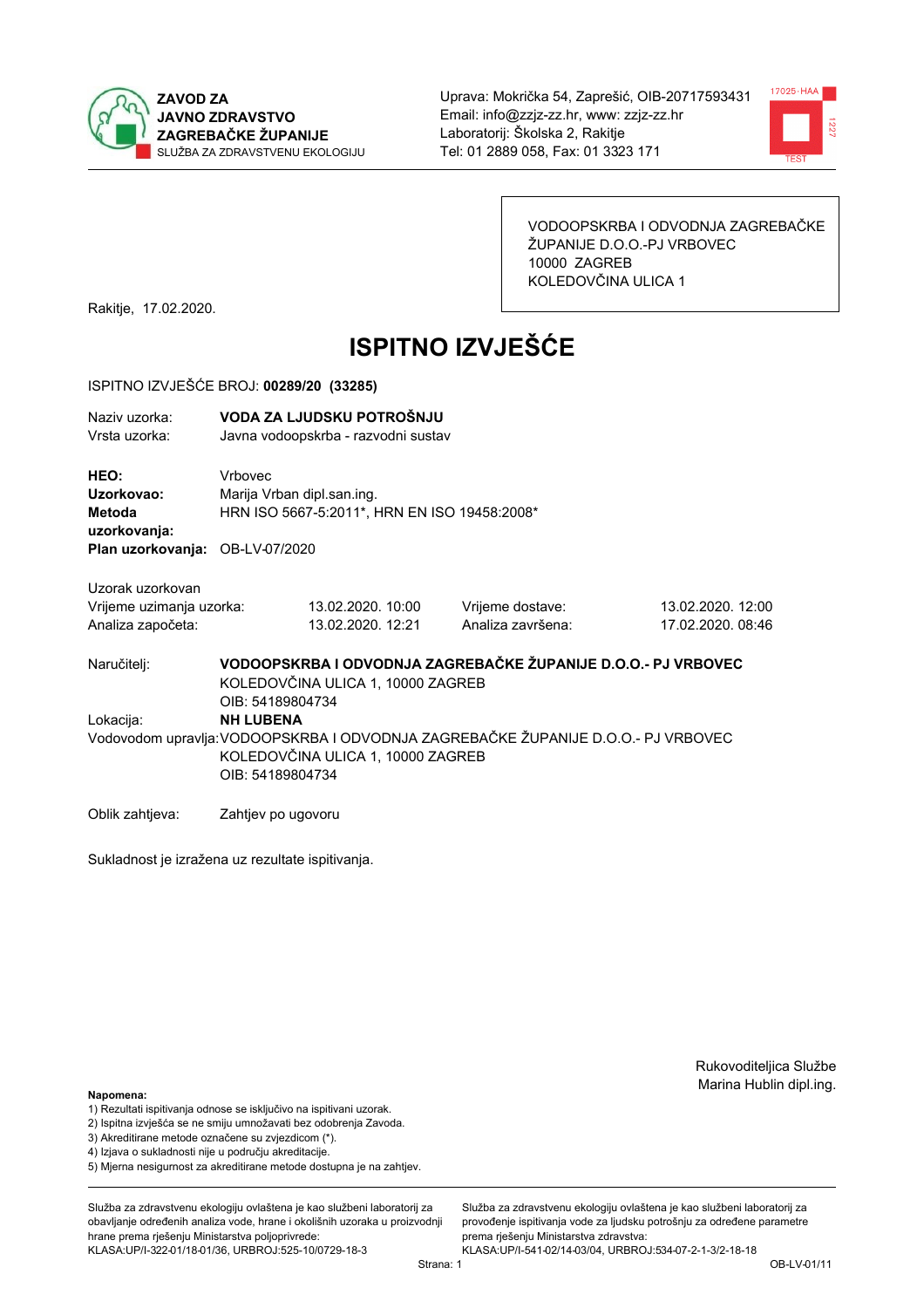## **REZULTATI ISPITIVANJA:**

Ispitno izviešće rezultat je elektroničke obrade podataka te je punovažeće bez žiga i potpisa

| Pokazatelj                | <b>Metoda</b>                           | <b>MJ</b>               | <b>Rezultatt</b> | <b>MDK**</b>  | <b>Sukladno</b> |
|---------------------------|-----------------------------------------|-------------------------|------------------|---------------|-----------------|
| Temperatura               | Standard Methods 21st Ed.<br>2005.2550B | $^{\circ}$ C            | 7,4              | 25            | DA              |
| Slobodni rezidualni klor  | HRN EN ISO 7393-2:2018                  | mg/L $Cl2$              | 0,44             | 0,5           | DA              |
| Boja                      | HRN EN ISO 7887:2012                    | mg/L Pt/Co skale        | < 5              | 20            | DA              |
| Mutnoća                   | HRN EN ISO 7027-1:2016*                 | NTU jedinica            | 0,14             | 4             | DA              |
| <b>Miris</b>              | HRN EN 1622:2008                        |                         | bez              | bez           | DA              |
| Okus                      | HRN EN 1622:2008                        |                         | bez              | bez           | DA              |
| pH                        | HRN EN ISO 10523:2012*                  | pH jedinica             | 7,4              | $6, 5 - 9, 5$ | DA              |
| Temp.pri određivanju pH   |                                         | $^{\circ}$ C            | 13,1             |               |                 |
| Elektrovodljivost         | HRN EN 27888:2008*                      | µScm-1 pri 20°C         | 425              | 2.500         | DA              |
| Utrošak KMnO <sub>4</sub> | HRN EN ISO 8467:2001                    | mg/L $O2$               | 0,5              | 5             | DA              |
| Kloridi                   | HRN EN ISO 10304-1:2009*                | mg/L CI                 | 11               | 250           | DA              |
| Nitriti                   | HRN EN ISO 10304-1:2009*                | mg/L (NO <sub>2</sub> ) | < 0.050          | 0,5           | DA              |
| Nitrati                   | HRN EN ISO 10304-1:2009*                | mg/L (NO <sub>3</sub> ) | 5,9              | 50            | DA              |
| Amonij                    | HRN ISO 7150-1:1998*                    | mg/L (NH                | < 0,05           | 0,5           | DA              |

trezultat izražen kao manje od (<) odnosi se na granicu kvantifikacije

\*\*maksimalno dozvoljena koncentracija

## Izjava o sukladnosti

Prema ispitanim parametrima uzorak vode JE SUKLADAN zahtievima članka 5. Zakona o vodi za ljudsku potrošnju (NN 56/2013, 64/2015, 104/2017, 115/2018) i priloga I Pravilnika o parametrima sukladnosti, metodama analize, monitoringu i planovima sigurnosti vode za ljudsku potrošnju te načinu vođenja registra pravnih osoba koje obavljaju djelatnost javne vodoopskrbe (NN 125/2017).

> Zamjena voditelja Odsjeka Marina Hublin dipl.ing.

## Odsjek za mikrobiološka ispitivanja voda

## **REZULTATI ISPITIVANJA:**

Ispitno izvješće rezultat je elektroničke obrade podataka te je punovažeće bez žiga i potpisa

| Pokazatelj             | <b>Metoda</b>           | <b>MJ</b>   | <b>Rezultat</b> | MDK** | <b>Sukladno</b> |
|------------------------|-------------------------|-------------|-----------------|-------|-----------------|
| Ukupni koliformi       | HRN EN ISO 9308-1:2014* | broj/100 mL |                 |       | DA              |
| Escherichia coli       | HRN EN ISO 9308-1:2014* | broj/100 mL | < 1             |       | DA              |
| Enterokoki             | HRN EN ISO 7899-2:2000* | broj/100 mL | < '             |       | DA              |
| Pseudomonas aeruginosa | HRN EN ISO 16266:2008*  | broj/100 mL | < 1             | 0     | DA              |
| Aerobne bakt -36 C/48h | HRN EN ISO 6222:2000*   | broj/1 mL   |                 | 100   | DA              |
| Aerobne bakt -22°C/72h | HRN EN ISO 6222:2000*   | broj/1 mL   | < 1             | 100   | DA              |

\*\* maksimalno dozvoljena koncentracija

## Izjava o sukladnosti

Prema ispitanim parametrima uzorak vode JE SUKLADAN zahtjevima članka 5. Zakona o vodi za ljudsku potrošnju (NN 56/2013, 64/2015, 104/2017, 115/2018) i priloga I Pravilnika o parametrima sukladnosti, metodama analize, monitoringu i planovima sigurnosti vode za ljudsku potrošnju te načinu vođenja registra pravnih osoba koje obavljaju djelatnost javne vodoopskrbe (NN 125/2017).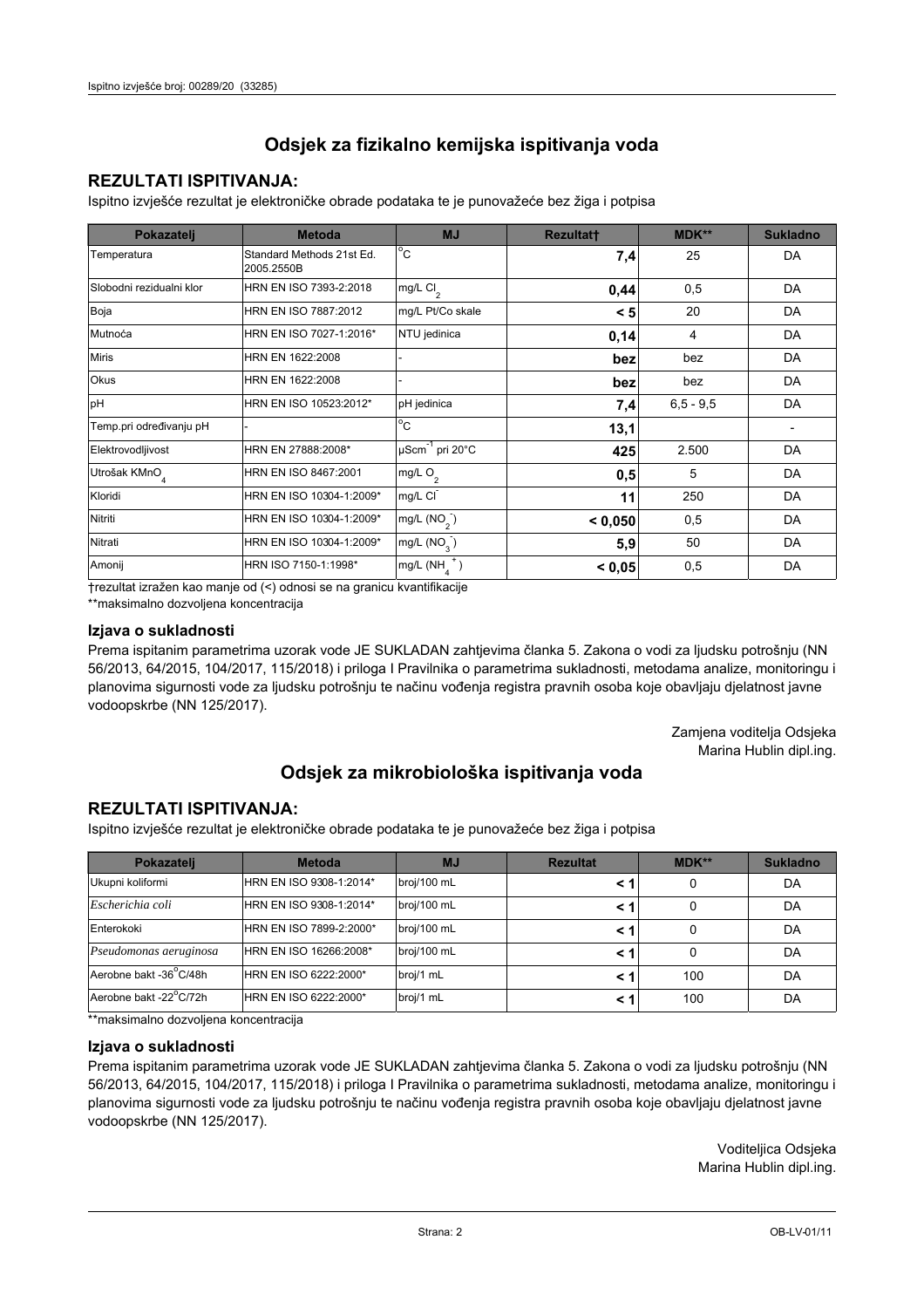



VODOOPSKRBA I ODVODNJA ZAGREBAČKE ŽUPANIJE D.O.O.-PJ VRBOVEC 10000 ZAGREB KOLEDOVČINA ULICA 1

Rakitje, 17.02.2020.

# **ISPITNO IZVJEŠĆE**

#### ISPITNO IZVJEŠĆE BROJ: 00288/20 (33284)

| Naziv uzorka: | VODA ZA LJUDSKU POTROŠNJU           |
|---------------|-------------------------------------|
| Vrsta uzorka: | Javna vodoopskrba - razvodni sustav |

HEO: Vrbovec Uzorkovao: Mariia Vrban dipl.san.ing. Metoda HRN ISO 5667-5:2011\*, HRN EN ISO 19458:2008\* uzorkovanja: Plan uzorkovanja: OB-LV-07/2020

Uzorak uzorkovan Vrijeme uzimanja uzorka: Analiza započeta:

13.02.2020.09:45 13.02.2020. 12:20 Vrijeme dostave: Analiza završena:

13.02.2020. 12:00 17.02.2020, 08:46

VODOOPSKRBA I ODVODNJA ZAGREBAČKE ŽUPANIJE D.O.O.- PJ VRBOVEC Naručitelj: KOLEDOVČINA ULICA 1, 10000 ZAGREB OIB: 54189804734 Lokacija: **CUGOVEC NH** Vodovodom upravlja: VODOOPSKRBA I ODVODNJA ZAGREBAČKE ŽUPANIJE D.O.O.- PJ VRBOVEC KOLEDOVČINA ULICA 1, 10000 ZAGREB OIB: 54189804734

Oblik zahtjeva: Zahtjev po ugovoru

Sukladnost je izražena uz rezultate ispitivanja.

Rukovoditeljica Službe Marina Hublin dipl.ing.

#### Napomena:

- 1) Rezultati ispitivanja odnose se isključivo na ispitivani uzorak.
- 2) Ispitna izvješća se ne smiju umnožavati bez odobrenja Zavoda.

3) Akreditirane metode označene su zvjezdicom (\*).

- 4) Iziava o sukladnosti nije u područiu akreditacije.
- 5) Mjerna nesigurnost za akreditirane metode dostupna je na zahtjev.

Služba za zdravstvenu ekologiju ovlaštena je kao službeni laboratorij za obavlianie određenih analiza vode, hrane i okolišnih uzoraka u proizvodniji hrane prema rješenju Ministarstva poljoprivrede: KLASA: UP/I-322-01/18-01/36, URBROJ: 525-10/0729-18-3

Strana: 1

Služba za zdravstvenu ekologiju ovlaštena je kao službeni laboratorij za provođenie ispitivania vode za liudsku potrošniu za određene parametre prema riešenju Ministarstva zdravstva:

KLASA:UP/I-541-02/14-03/04, URBROJ:534-07-2-1-3/2-18-18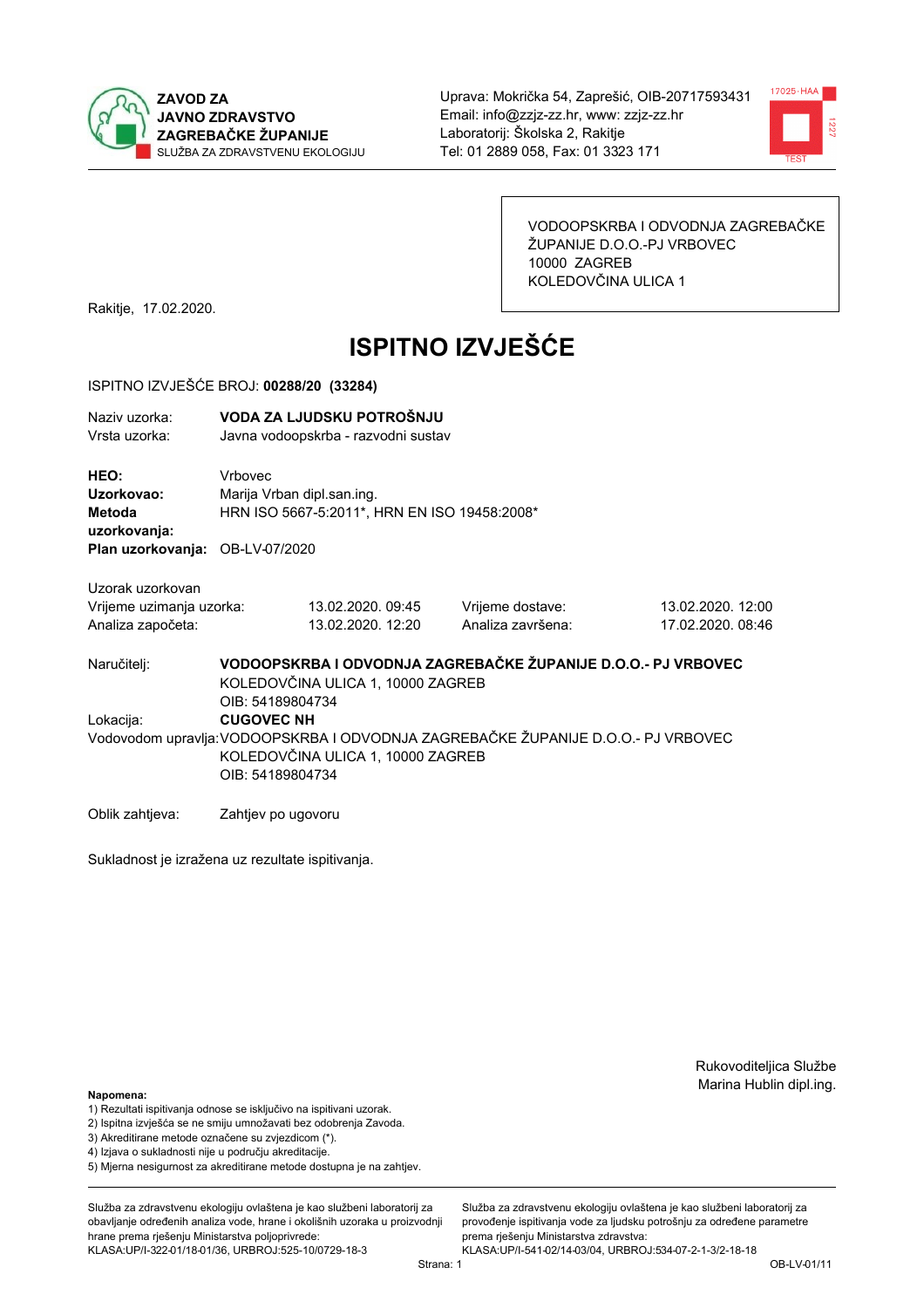## **REZULTATI ISPITIVANJA:**

Ispitno izviešće rezultat je elektroničke obrade podataka te je punovažeće bez žiga i potpisa

| Pokazatelj                | <b>Metoda</b>                           | <b>MJ</b>                   | <b>Rezultatt</b> | <b>MDK**</b>  | <b>Sukladno</b> |
|---------------------------|-----------------------------------------|-----------------------------|------------------|---------------|-----------------|
| Temperatura               | Standard Methods 21st Ed.<br>2005.2550B | $^{\circ}$ C                | 8,0              | 25            | DA              |
| Slobodni rezidualni klor  | HRN EN ISO 7393-2:2018                  | mg/L $Cl2$                  | 0,38             | 0,5           | DA              |
| Boja                      | HRN EN ISO 7887:2012                    | mg/L Pt/Co skale            | < 5              | 20            | DA              |
| Mutnoća                   | HRN EN ISO 7027-1:2016*                 | NTU jedinica                | 0,15             | 4             | DA              |
| <b>Miris</b>              | HRN EN 1622:2008                        |                             | bez              | bez           | DA              |
| <b>Okus</b>               | HRN EN 1622:2008                        |                             | bez              | bez           | DA              |
| pH                        | HRN EN ISO 10523:2012*                  | pH jedinica                 | 7,4              | $6, 5 - 9, 5$ | DA              |
| Temp.pri određivanju pH   |                                         | $^{\circ}$ C                | 12,6             |               |                 |
| Elektrovodljivost         | HRN EN 27888:2008*                      | µScm <sup>-1</sup> pri 20°C | 430              | 2.500         | DA              |
| Utrošak KMnO <sub>4</sub> | HRN EN ISO 8467:2001                    | mg/L $O_2$                  | 0,7              | 5             | DA              |
| Kloridi                   | HRN EN ISO 10304-1:2009*                | mg/L CI                     | 12               | 250           | DA              |
| Nitriti                   | HRN EN ISO 10304-1:2009*                | mg/L $(NO2)$                | < 0,050          | 0,5           | DA              |
| Nitrati                   | HRN EN ISO 10304-1:2009*                | mg/L (NO <sub>3</sub> )     | 5,7              | 50            | DA              |
| Amonij                    | HRN ISO 7150-1:1998*                    | mg/L (NH                    | < 0,05           | 0,5           | DA              |

trezultat izražen kao manje od (<) odnosi se na granicu kvantifikacije

\*\*maksimalno dozvoljena koncentracija

## Izjava o sukladnosti

Prema ispitanim parametrima uzorak vode JE SUKLADAN zahtievima članka 5. Zakona o vodi za ljudsku potrošnju (NN 56/2013, 64/2015, 104/2017, 115/2018) i priloga I Pravilnika o parametrima sukladnosti, metodama analize, monitoringu i planovima sigurnosti vode za ljudsku potrošnju te načinu vođenja registra pravnih osoba koje obavljaju djelatnost javne vodoopskrbe (NN 125/2017).

> Zamjena voditelja Odsjeka Marina Hublin dipl.ing.

## Odsjek za mikrobiološka ispitivanja voda

## **REZULTATI ISPITIVANJA:**

Ispitno izvješće rezultat je elektroničke obrade podataka te je punovažeće bez žiga i potpisa

| Pokazatelj             | <b>Metoda</b>           | <b>MJ</b>   | <b>Rezultat</b> | MDK** | <b>Sukladno</b> |
|------------------------|-------------------------|-------------|-----------------|-------|-----------------|
| Ukupni koliformi       | HRN EN ISO 9308-1:2014* | broj/100 mL |                 | 0     | DA              |
| Escherichia coli       | HRN EN ISO 9308-1:2014* | broj/100 mL | < '             | 0     | DA              |
| Enterokoki             | HRN EN ISO 7899-2:2000* | broj/100 mL | < '             | 0     | DA              |
| Pseudomonas aeruginosa | HRN EN ISO 16266:2008*  | broj/100 mL | < '             | 0     | DA              |
| Aerobne bakt -36°C/48h | HRN EN ISO 6222:2000*   | broj/1 mL   |                 | 100   | DA              |
| Aerobne bakt -22°C/72h | HRN EN ISO 6222:2000*   | broj/1 mL   | 12              | 100   | DA              |

\*\* maksimalno dozvoljena koncentracija

## Izjava o sukladnosti

Prema ispitanim parametrima uzorak vode JE SUKLADAN zahtjevima članka 5. Zakona o vodi za ljudsku potrošnju (NN 56/2013, 64/2015, 104/2017, 115/2018) i priloga I Pravilnika o parametrima sukladnosti, metodama analize, monitoringu i planovima sigurnosti vode za ljudsku potrošnju te načinu vođenja registra pravnih osoba koje obavljaju djelatnost javne vodoopskrbe (NN 125/2017).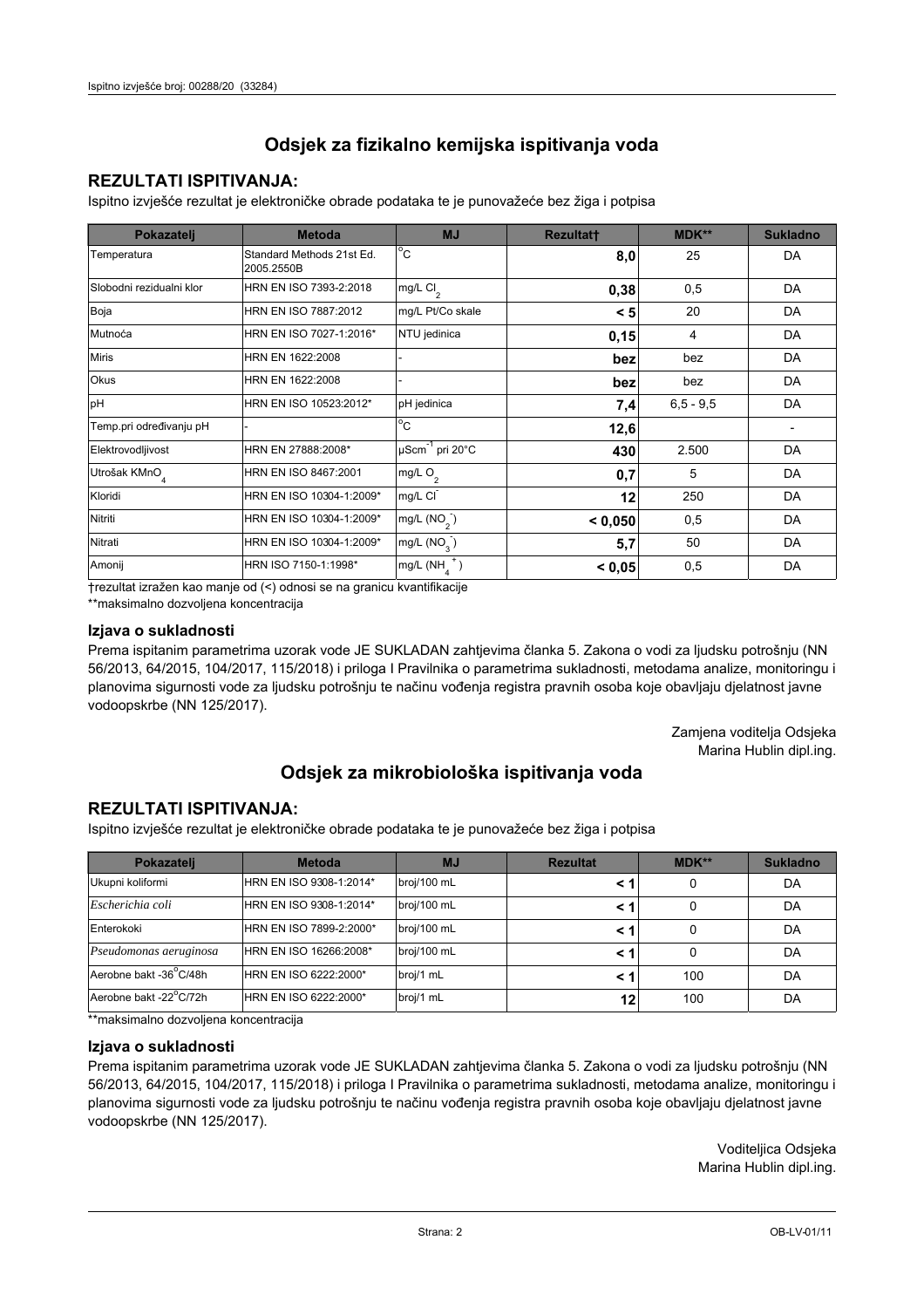



VODOOPSKRBA I ODVODNJA ZAGREBAČKE ŽUPANIJE D.O.O.-PJ VRBOVEC 10000 ZAGREB KOLEDOVČINA ULICA 1

Rakitje, 17.02.2020.

# **ISPITNO IZVJEŠĆE**

#### ISPITNO IZVJEŠĆE BROJ: 00287/20 (33283)

| <u>IUI IIIVU ILVULUUL DIVUJ. UUZUIIZU VUJZUJI</u>                               |                                                                                       |                                                                  |                                                               |                                        |  |
|---------------------------------------------------------------------------------|---------------------------------------------------------------------------------------|------------------------------------------------------------------|---------------------------------------------------------------|----------------------------------------|--|
| Naziv uzorka:<br>Vrsta uzorka:                                                  |                                                                                       | VODA ZA LJUDSKU POTROŠNJU<br>Javna vodoopskrba - razvodni sustav |                                                               |                                        |  |
| HEO:<br>Uzorkovao:<br>Metoda<br>uzorkovanja:<br>Plan uzorkovanja: OB-LV-07/2020 | Vrbovec<br>Marija Vrban dipl.san.ing.<br>HRN ISO 5667-5:2011*, HRN EN ISO 19458:2008* |                                                                  |                                                               |                                        |  |
| Uzorak uzorkovan<br>Vrijeme uzimanja uzorka:<br>Analiza započeta:               |                                                                                       | 13.02.2020. 09:20<br>13.02.2020. 12:19                           | Vrijeme dostave:<br>Analiza završena:                         | 13.02.2020. 12:00<br>17.02.2020. 08:45 |  |
| Naručiteli:                                                                     | OIB: 54189804734                                                                      | KOLEDOVČINA ULICA 1, 10000 ZAGREB                                | VODOOPSKRBA I ODVODNJA ZAGREBAČKE ŽUPANIJE D.O.O.- PJ VRBOVEC |                                        |  |

ULICA BRAĆE RADIĆA, DUBRAVA NH Lokacija: Vodovodom upravlja: VODOOPSKRBA I ODVODNJA ZAGREBAČKE ŽUPANIJE D.O.O.- PJ VRBOVEC KOLEDOVČINA ULICA 1, 10000 ZAGREB OIB: 54189804734

Oblik zahtjeva: Zahtjev po ugovoru

Sukladnost je izražena uz rezultate ispitivanja.

Rukovoditeljica Službe Marina Hublin dipl.ing.

#### Napomena:

- 1) Rezultati ispitivanja odnose se isključivo na ispitivani uzorak.
- 2) Ispitna izvješća se ne smiju umnožavati bez odobrenja Zavoda.

3) Akreditirane metode označene su zvjezdicom (\*).

- 4) Iziava o sukladnosti nije u području akreditacije.
- 5) Mjerna nesigurnost za akreditirane metode dostupna je na zahtjev.

Služba za zdravstvenu ekologiju ovlaštena je kao službeni laboratorij za obavlianie određenih analiza vode, hrane i okolišnih uzoraka u proizvodniji hrane prema rješenju Ministarstva poljoprivrede: KLASA: UP/I-322-01/18-01/36, URBROJ: 525-10/0729-18-3

Služba za zdravstvenu ekologiju ovlaštena je kao službeni laboratorij za provođenie ispitivania vode za liudsku potrošniu za određene parametre prema rješenju Ministarstva zdravstva:

KLASA:UP/I-541-02/14-03/04, URBROJ:534-07-2-1-3/2-18-18 Strana: 1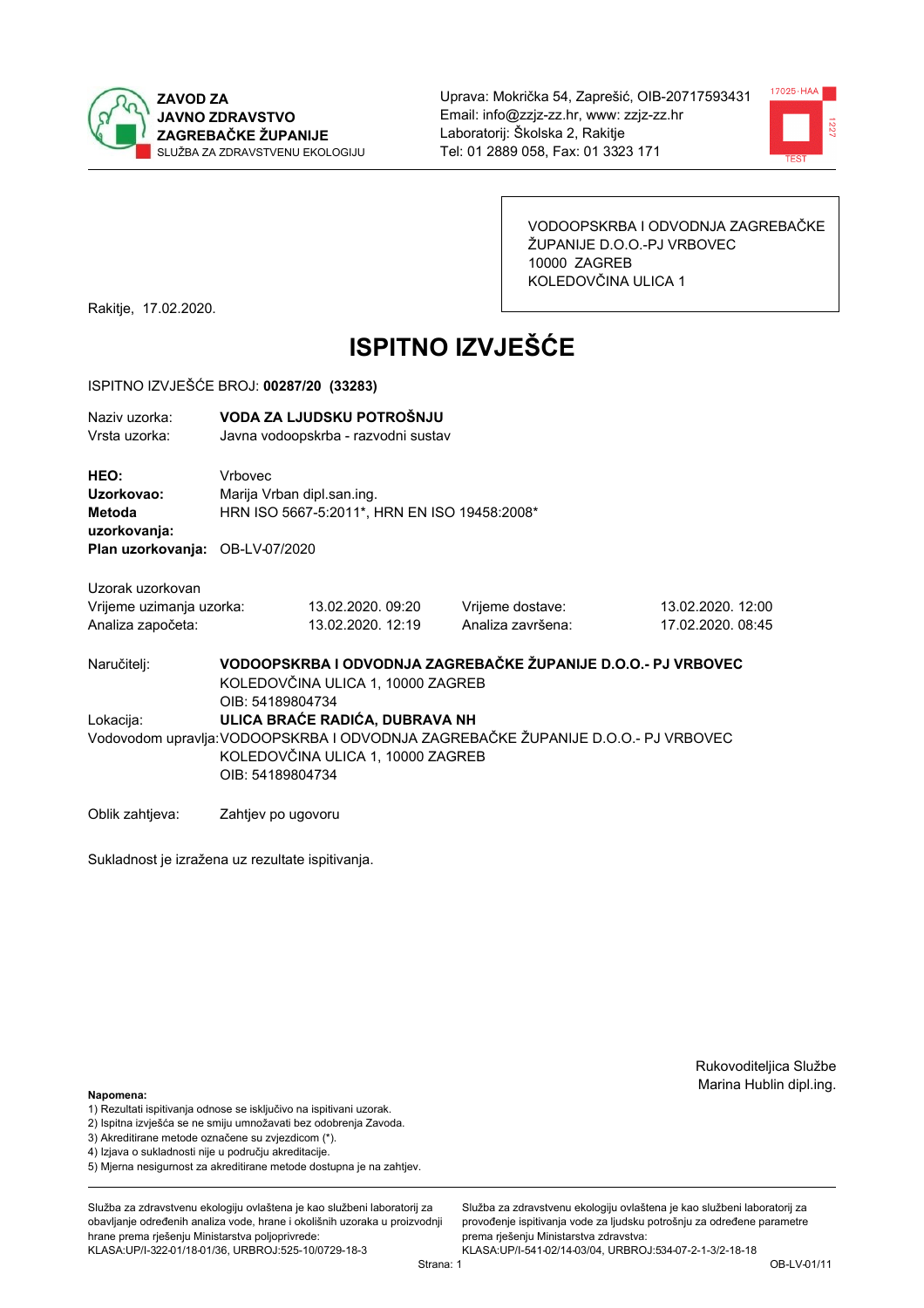## **REZULTATI ISPITIVANJA:**

Ispitno izviešće rezultat je elektroničke obrade podataka te je punovažeće bez žiga i potpisa

| Pokazatelj                | <b>Metoda</b>                           | <b>MJ</b>                   | <b>Rezultatt</b> | <b>MDK**</b>  | <b>Sukladno</b> |
|---------------------------|-----------------------------------------|-----------------------------|------------------|---------------|-----------------|
| Temperatura               | Standard Methods 21st Ed.<br>2005.2550B | $^{\circ}$ C                | 8,4              | 25            | DA              |
| Slobodni rezidualni klor  | HRN EN ISO 7393-2:2018                  | mg/L $Cl2$                  | 0,18             | 0,5           | DA              |
| Boja                      | HRN EN ISO 7887:2012                    | mg/L Pt/Co skale            | < 5              | 20            | DA              |
| Mutnoća                   | HRN EN ISO 7027-1:2016*                 | NTU jedinica                | 0,14             | 4             | DA              |
| <b>Miris</b>              | HRN EN 1622:2008                        |                             | bez              | bez           | DA              |
| <b>Okus</b>               | HRN EN 1622:2008                        |                             | bez              | bez           | DA              |
| pH                        | HRN EN ISO 10523:2012*                  | pH jedinica                 | 7,6              | $6, 5 - 9, 5$ | DA              |
| Temp.pri određivanju pH   |                                         | $^{\circ}$ C                | 13,1             |               |                 |
| Elektrovodljivost         | HRN EN 27888:2008*                      | µScm <sup>-1</sup> pri 20°C | 433              | 2.500         | DA              |
| Utrošak KMnO <sub>4</sub> | HRN EN ISO 8467:2001                    | mg/L $O_2$                  | 0,6              | 5             | DA              |
| Kloridi                   | HRN EN ISO 10304-1:2009*                | mg/L CI                     | 11               | 250           | DA              |
| Nitriti                   | HRN EN ISO 10304-1:2009*                | mg/L $(NO2)$                | < 0,050          | 0,5           | DA              |
| Nitrati                   | HRN EN ISO 10304-1:2009*                | mg/L $(NO3)$                | 5,0              | 50            | DA              |
| Amonij                    | HRN ISO 7150-1:1998*                    | mg/L (NH                    | < 0,05           | 0,5           | DA              |

trezultat izražen kao manje od (<) odnosi se na granicu kvantifikacije

\*\*maksimalno dozvoljena koncentracija

## Izjava o sukladnosti

Prema ispitanim parametrima uzorak vode JE SUKLADAN zahtievima članka 5. Zakona o vodi za ljudsku potrošnju (NN 56/2013, 64/2015, 104/2017, 115/2018) i priloga I Pravilnika o parametrima sukladnosti, metodama analize, monitoringu i planovima sigurnosti vode za ljudsku potrošnju te načinu vođenja registra pravnih osoba koje obavljaju djelatnost javne vodoopskrbe (NN 125/2017).

> Zamjena voditelja Odsjeka Marina Hublin dipl.ing.

## Odsjek za mikrobiološka ispitivanja voda

## **REZULTATI ISPITIVANJA:**

Ispitno izvješće rezultat je elektroničke obrade podataka te je punovažeće bez žiga i potpisa

| Pokazatelj             | <b>Metoda</b>           | <b>MJ</b>   | <b>Rezultat</b> | MDK** | <b>Sukladno</b> |
|------------------------|-------------------------|-------------|-----------------|-------|-----------------|
| Ukupni koliformi       | HRN EN ISO 9308-1:2014* | broj/100 mL |                 |       | DA              |
| Escherichia coli       | HRN EN ISO 9308-1:2014* | broj/100 mL | < 1             |       | DA              |
| Enterokoki             | HRN EN ISO 7899-2:2000* | broj/100 mL | < '             |       | DA              |
| Pseudomonas aeruginosa | HRN EN ISO 16266:2008*  | broj/100 mL | < 1             | 0     | DA              |
| Aerobne bakt -36 C/48h | HRN EN ISO 6222:2000*   | broj/1 mL   |                 | 100   | DA              |
| Aerobne bakt -22°C/72h | HRN EN ISO 6222:2000*   | broj/1 mL   | < 1             | 100   | DA              |

\*\* maksimalno dozvoljena koncentracija

## Izjava o sukladnosti

Prema ispitanim parametrima uzorak vode JE SUKLADAN zahtjevima članka 5. Zakona o vodi za ljudsku potrošnju (NN 56/2013, 64/2015, 104/2017, 115/2018) i priloga I Pravilnika o parametrima sukladnosti, metodama analize, monitoringu i planovima sigurnosti vode za ljudsku potrošnju te načinu vođenja registra pravnih osoba koje obavljaju djelatnost javne vodoopskrbe (NN 125/2017).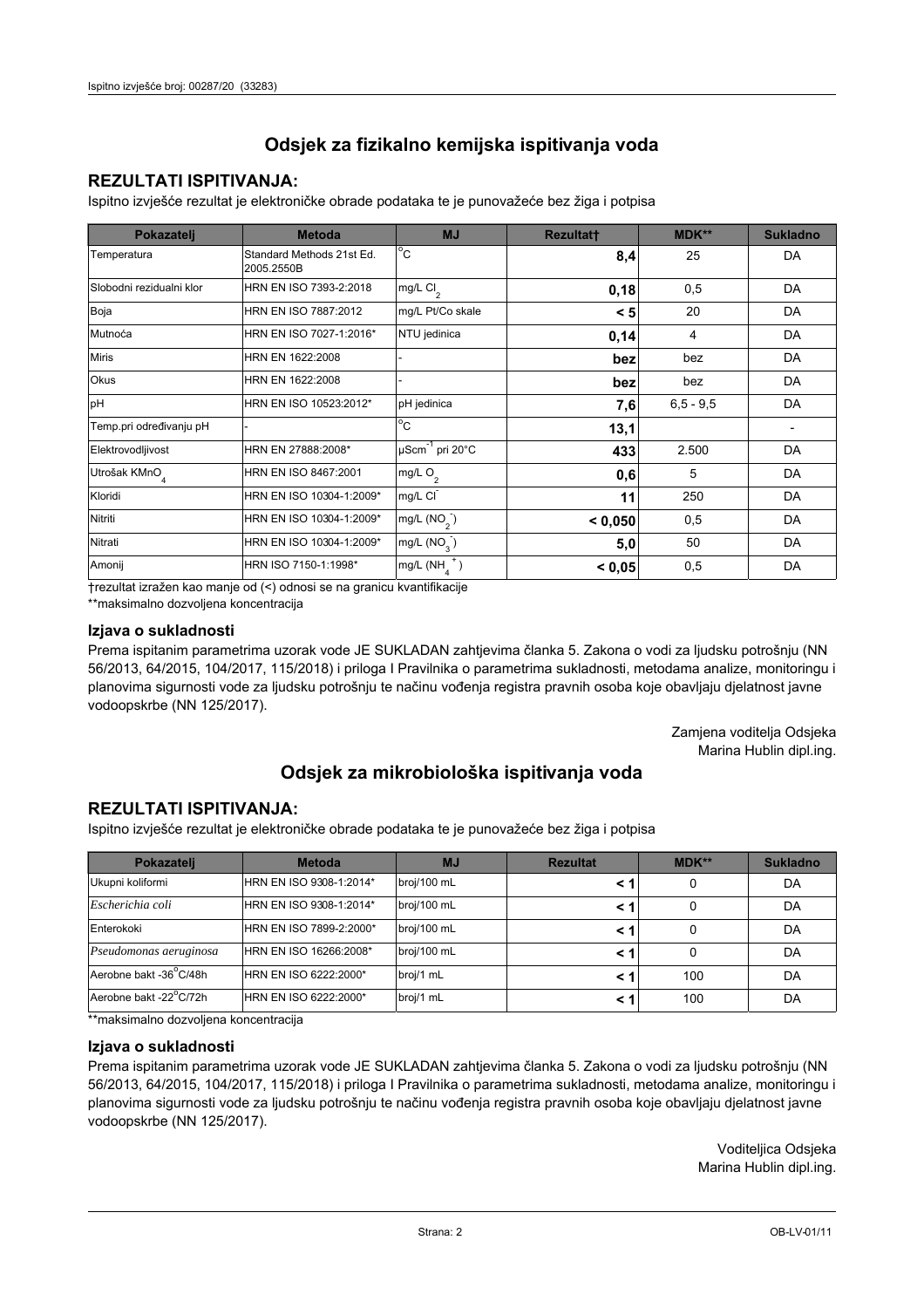



VODOOPSKRBA I ODVODNJA ZAGREBAČKE ŽUPANIJE D.O.O.-PJ VRBOVEC 10000 ZAGREB KOLEDOVČINA ULICA 1

Rakitje, 17.02.2020.

# **ISPITNO IZVJEŠĆE**

#### ISPITNO IZVJEŠĆE BROJ: 00286/20 (33282)

| Naziv uzorka: | VODA ZA LJUDSKU POTROŠNJU           |
|---------------|-------------------------------------|
| Vrsta uzorka: | Javna vodoopskrba - razvodni sustav |

HEO: Vrbovec Uzorkovao: Mariia Vrban dipl.san.ing. Metoda HRN ISO 5667-5:2011\*, HRN EN ISO 19458:2008\* uzorkovanja: Plan uzorkovanja: OB-LV-07/2020

Uzorak uzorkovan Vrijeme uzimanja uzorka: Analiza započeta:

13.02.2020.09:05 13.02.2020, 12:18 Vrijeme dostave: Analiza završena:

13.02.2020. 12:00 17.02.2020. 08:45

VODOOPSKRBA I ODVODNJA ZAGREBAČKE ŽUPANIJE D.O.O.- PJ VRBOVEC Naručitelj: KOLEDOVČINA ULICA 1, 10000 ZAGREB OIB: 54189804734 Lokacija: **POLJANA NH** Vodovodom upravlja: VODOOPSKRBA I ODVODNJA ZAGREBAČKE ŽUPANIJE D.O.O.- PJ VRBOVEC KOLEDOVČINA ULICA 1, 10000 ZAGREB OIB: 54189804734

Oblik zahtjeva: Zahtjev po ugovoru

Sukladnost je izražena uz rezultate ispitivanja.

Rukovoditeljica Službe Marina Hublin dipl.ing.

Napomena:

- 1) Rezultati ispitivanja odnose se isključivo na ispitivani uzorak.
- 2) Ispitna izvješća se ne smiju umnožavati bez odobrenja Zavoda.

3) Akreditirane metode označene su zvjezdicom (\*).

- 4) Iziava o sukladnosti nije u područiu akreditacije.
- 5) Mjerna nesigurnost za akreditirane metode dostupna je na zahtjev.

Služba za zdravstvenu ekologiju ovlaštena je kao službeni laboratorij za obavlianie određenih analiza vode, hrane i okolišnih uzoraka u proizvodniji hrane prema rješenju Ministarstva poljoprivrede:

KLASA: UP/I-322-01/18-01/36, URBROJ: 525-10/0729-18-3

Služba za zdravstvenu ekologiju ovlaštena je kao službeni laboratorij za provođenie ispitivania vode za liudsku potrošniu za određene parametre prema riešenju Ministarstva zdravstva: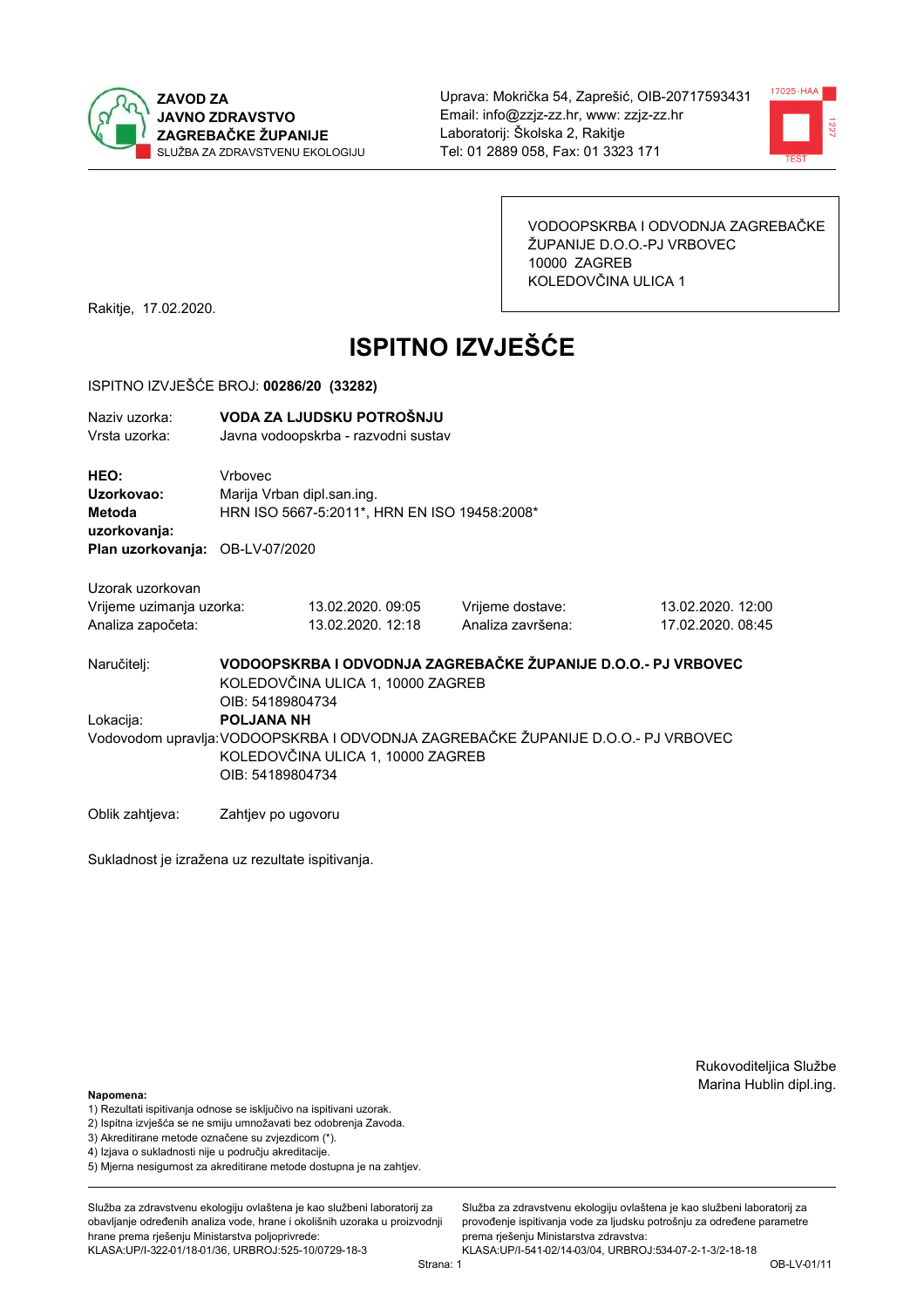## **REZULTATI ISPITIVANJA:**

Ispitno izviešće rezultat je elektroničke obrade podataka te je punovažeće bez žiga i potpisa

| Pokazatelj                | <b>Metoda</b>                           | <b>MJ</b>               | <b>Rezultatt</b> | <b>MDK**</b>  | <b>Sukladno</b> |
|---------------------------|-----------------------------------------|-------------------------|------------------|---------------|-----------------|
| Temperatura               | Standard Methods 21st Ed.<br>2005.2550B | $^{\circ}$ C            | 7,4              | 25            | DA              |
| Slobodni rezidualni klor  | HRN EN ISO 7393-2:2018                  | mg/L $Cl2$              | 0,16             | 0,5           | DA              |
| Boja                      | HRN EN ISO 7887:2012                    | mg/L Pt/Co skale        | < 5              | 20            | DA              |
| Mutnoća                   | HRN EN ISO 7027-1:2016*                 | NTU jedinica            | 3,2              | 4             | DA              |
| <b>Miris</b>              | HRN EN 1622:2008                        |                         | bez              | bez           | DA              |
| <b>Okus</b>               | HRN EN 1622:2008                        |                         | bez              | bez           | DA              |
| pH                        | HRN EN ISO 10523:2012*                  | pH jedinica             | 7,5              | $6, 5 - 9, 5$ | DA              |
| Temp.pri određivanju pH   |                                         | $^{\circ}$ C            | 13,0             |               |                 |
| Elektrovodljivost         | HRN EN 27888:2008*                      | µScm-1 pri 20°C         | 619              | 2.500         | DA              |
| Utrošak KMnO <sub>4</sub> | HRN EN ISO 8467:2001                    | mg/L $O_2$              | 0,8              | 5             | DA              |
| Kloridi                   | HRN EN ISO 10304-1:2009*                | mg/L CI                 | 12               | 250           | DA              |
| Nitriti                   | HRN EN ISO 10304-1:2009*                | mg/L $(NO2)$            | < 0,050          | 0,5           | DA              |
| Nitrati                   | HRN EN ISO 10304-1:2009*                | mg/L (NO <sub>3</sub> ) | 5,8              | 50            | DA              |
| Amonij                    | HRN ISO 7150-1:1998*                    | mg/L (NH                | 0,29             | 0,5           | DA              |

trezultat izražen kao manje od (<) odnosi se na granicu kvantifikacije

\*\*maksimalno dozvoljena koncentracija

## Izjava o sukladnosti

Prema ispitanim parametrima uzorak vode JE SUKLADAN zahtievima članka 5. Zakona o vodi za ljudsku potrošnju (NN 56/2013, 64/2015, 104/2017, 115/2018) i priloga I Pravilnika o parametrima sukladnosti, metodama analize, monitoringu i planovima sigurnosti vode za ljudsku potrošnju te načinu vođenja registra pravnih osoba koje obavljaju djelatnost javne vodoopskrbe (NN 125/2017).

> Zamjena voditelja Odsjeka Marina Hublin dipl.ing.

## Odsjek za mikrobiološka ispitivanja voda

## **REZULTATI ISPITIVANJA:**

Ispitno izvješće rezultat je elektroničke obrade podataka te je punovažeće bez žiga i potpisa

| Pokazatelj             | <b>Metoda</b>           | <b>MJ</b>   | <b>Rezultat</b> | MDK** | <b>Sukladno</b> |
|------------------------|-------------------------|-------------|-----------------|-------|-----------------|
| Ukupni koliformi       | HRN EN ISO 9308-1:2014* | broj/100 mL |                 |       | DA              |
| Escherichia coli       | HRN EN ISO 9308-1:2014* | broj/100 mL | < 1             |       | DA              |
| Enterokoki             | HRN EN ISO 7899-2:2000* | broj/100 mL | < '             |       | DA              |
| Pseudomonas aeruginosa | HRN EN ISO 16266:2008*  | broj/100 mL | < 1             | 0     | DA              |
| Aerobne bakt -36 C/48h | HRN EN ISO 6222:2000*   | broj/1 mL   |                 | 100   | DA              |
| Aerobne bakt -22°C/72h | HRN EN ISO 6222:2000*   | broj/1 mL   | < 1             | 100   | DA              |

\*\* maksimalno dozvoljena koncentracija

## Izjava o sukladnosti

Prema ispitanim parametrima uzorak vode JE SUKLADAN zahtjevima članka 5. Zakona o vodi za ljudsku potrošnju (NN 56/2013, 64/2015, 104/2017, 115/2018) i priloga I Pravilnika o parametrima sukladnosti, metodama analize, monitoringu i planovima sigurnosti vode za ljudsku potrošnju te načinu vođenja registra pravnih osoba koje obavljaju djelatnost javne vodoopskrbe (NN 125/2017).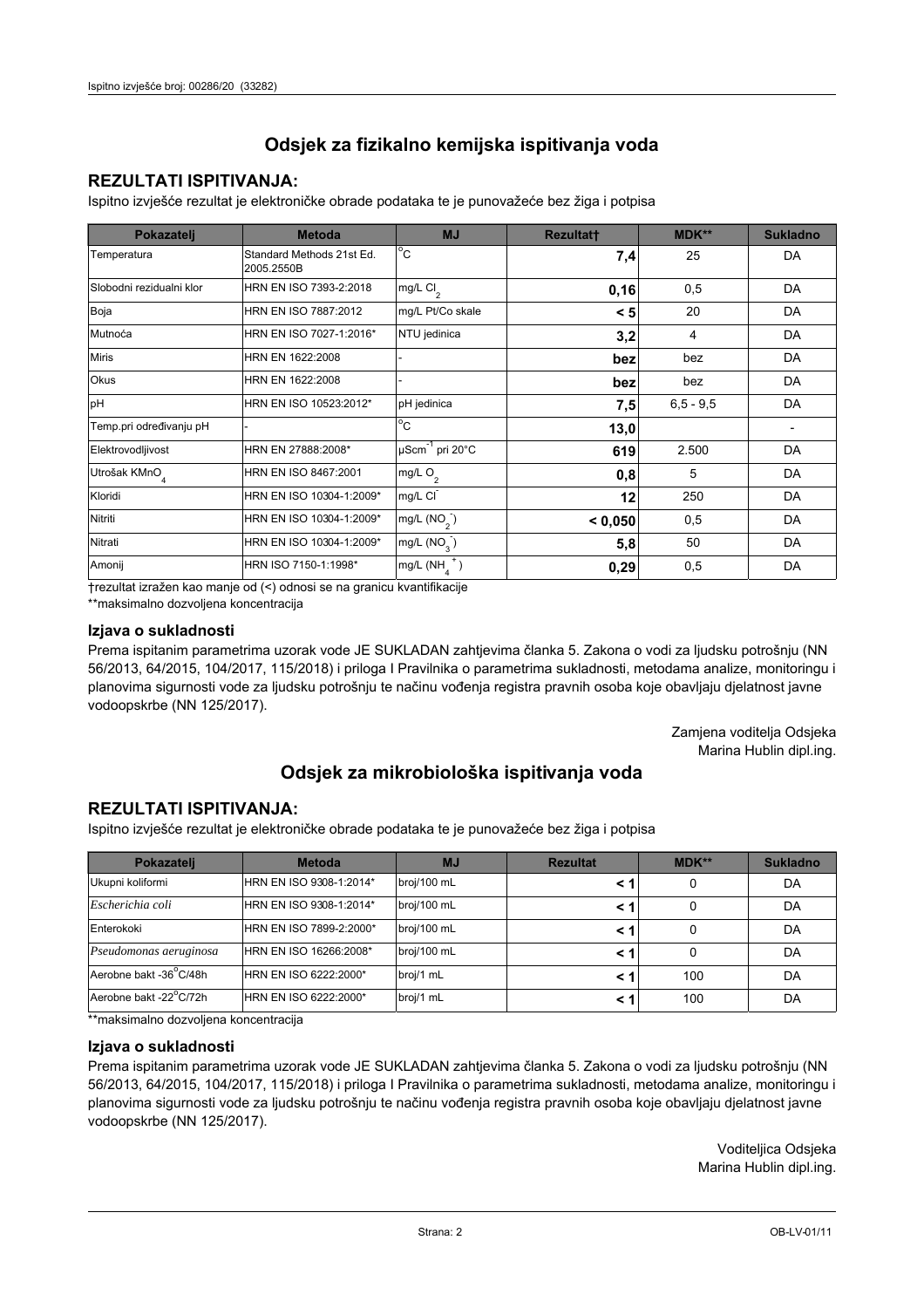



VODOOPSKRBA I ODVODNJA ZAGREBAČKE ŽUPANIJE D.O.O.-PJ VRBOVEC 10000 ZAGREB KOLEDOVČINA ULICA 1

Rakitje, 17.02.2020.

# **ISPITNO IZVJEŠĆE**

#### ISPITNO IZVJEŠĆE BROJ: 00285/20 (33281)

| Naziv uzorka:<br>Vrsta uzorka:                                                  |                  | VODA ZA LJUDSKU POTROŠNJU<br>Javna vodoopskrba - razvodni sustav           |                                                                                   |                                        |  |
|---------------------------------------------------------------------------------|------------------|----------------------------------------------------------------------------|-----------------------------------------------------------------------------------|----------------------------------------|--|
| HEO:<br>Uzorkovao:<br>Metoda<br>uzorkovanja:<br>Plan uzorkovanja: OB-LV-07/2020 | Vrbovec          | Marija Vrban dipl.san.ing.<br>HRN ISO 5667-5:2011*, HRN EN ISO 19458:2008* |                                                                                   |                                        |  |
| Uzorak uzorkovan<br>Vrijeme uzimanja uzorka:<br>Analiza započeta:               |                  | 13.02.2020.08:50<br>13.02.2020. 12:17                                      | Vrijeme dostave:<br>Analiza završena:                                             | 13.02.2020. 12:00<br>17.02.2020. 08:44 |  |
| Naručitelj:                                                                     | OIB: 54189804734 | KOLEDOVČINA ULICA 1, 10000 ZAGREB                                          | VODOOPSKRBA I ODVODNJA ZAGREBAČKE ŽUPANIJE D.O.O.- PJ VRBOVEC                     |                                        |  |
| Lokacija:                                                                       | OIB: 54189804734 | <b>VRBOVEC, KOLODVORSKA UL. NH</b><br>KOLEDOVČINA ULICA 1, 10000 ZAGREB    | Vodovodom upravlja: VODOOPSKRBA I ODVODNJA ZAGREBAČKE ŽUPANIJE D.O.O.- PJ VRBOVEC |                                        |  |

Oblik zahtjeva: Zahtjev po ugovoru

Sukladnost je izražena uz rezultate ispitivanja.

Rukovoditeljica Službe Marina Hublin dipl.ing.

#### Napomena:

- 1) Rezultati ispitivanja odnose se isključivo na ispitivani uzorak.
- 2) Ispitna izvješća se ne smiju umnožavati bez odobrenja Zavoda.

3) Akreditirane metode označene su zvjezdicom (\*).

- 4) Iziava o sukladnosti nije u području akreditacije.
- 5) Mjerna nesigurnost za akreditirane metode dostupna je na zahtjev.

Služba za zdravstvenu ekologiju ovlaštena je kao službeni laboratorij za obavlianie određenih analiza vode, hrane i okolišnih uzoraka u proizvodniji hrane prema rješenju Ministarstva poljoprivrede: KLASA: UP/I-322-01/18-01/36, URBROJ: 525-10/0729-18-3

prema rješenju Ministarstva zdravstva: KLASA:UP/I-541-02/14-03/04, URBROJ:534-07-2-1-3/2-18-18 Strana: 1

Služba za zdravstvenu ekologiju ovlaštena je kao službeni laboratorij za

provođenie ispitivania vode za liudsku potrošniu za određene parametre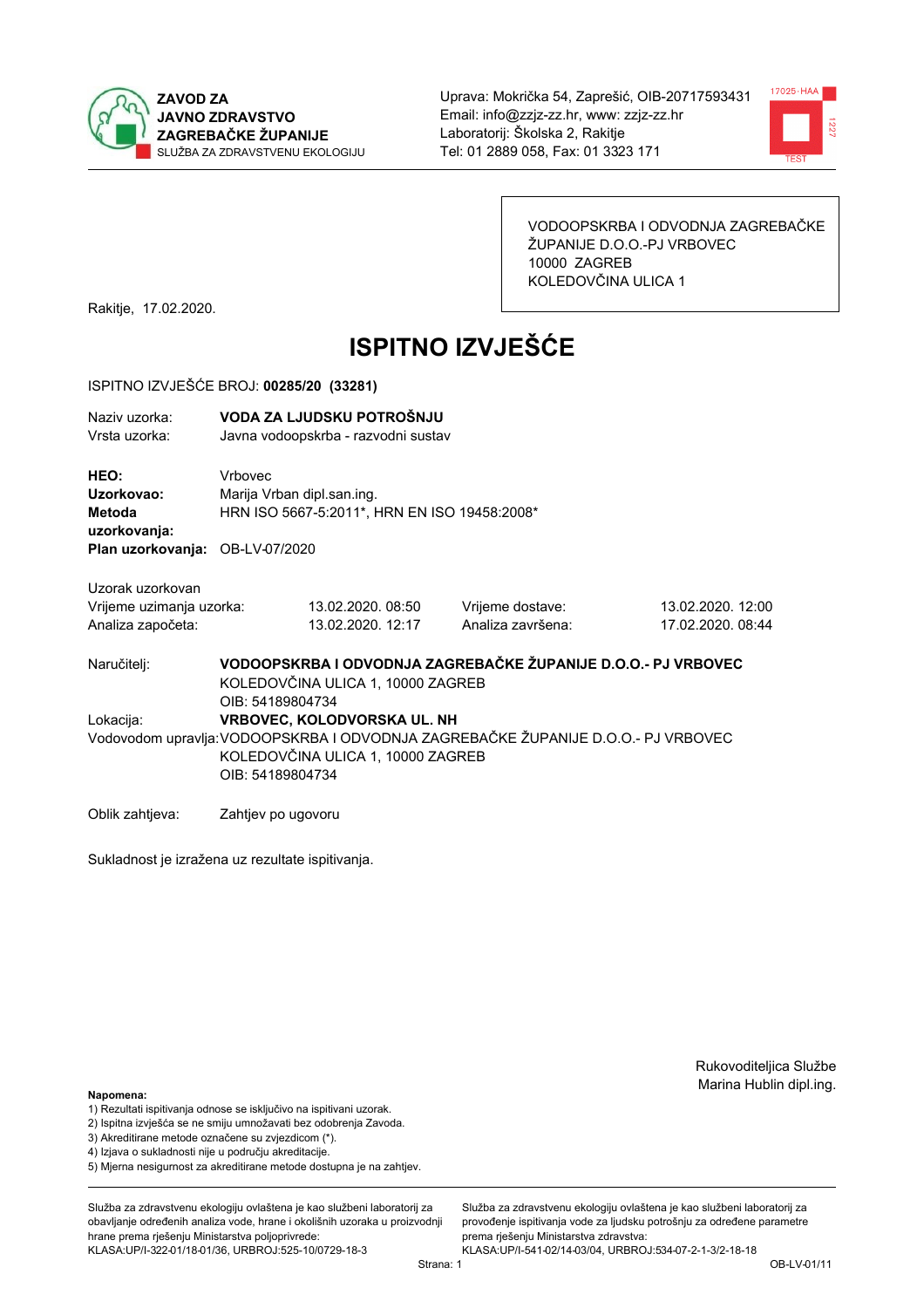## **REZULTATI ISPITIVANJA:**

Ispitno izviešće rezultat je elektroničke obrade podataka te je punovažeće bez žiga i potpisa

| Pokazatelj                | <b>Metoda</b>                           | <b>MJ</b>               | <b>Rezultatt</b> | <b>MDK**</b>  | <b>Sukladno</b> |
|---------------------------|-----------------------------------------|-------------------------|------------------|---------------|-----------------|
| Temperatura               | Standard Methods 21st Ed.<br>2005.2550B | $^{\circ}$ C            | 9,0              | 25            | DA              |
| Slobodni rezidualni klor  | HRN EN ISO 7393-2:2018                  | mg/L $Cl2$              | 0,30             | 0,5           | DA              |
| Boja                      | HRN EN ISO 7887:2012                    | mg/L Pt/Co skale        | < 5              | 20            | DA              |
| Mutnoća                   | HRN EN ISO 7027-1:2016*                 | NTU jedinica            | 1,9              | 4             | DA              |
| <b>Miris</b>              | HRN EN 1622:2008                        |                         | bez              | bez           | DA              |
| Okus                      | HRN EN 1622:2008                        |                         | bez              | bez           | DA              |
| pH                        | HRN EN ISO 10523:2012*                  | pH jedinica             | 7,5              | $6, 5 - 9, 5$ | DA              |
| Temp.pri određivanju pH   |                                         | $^{\circ}$ C            | 12,6             |               |                 |
| Elektrovodljivost         | HRN EN 27888:2008*                      | µScm-1 pri 20°C         | 597              | 2.500         | DA              |
| Utrošak KMnO <sub>4</sub> | HRN EN ISO 8467:2001                    | mg/L $O2$               | 0,9              | 5             | DA              |
| Kloridi                   | HRN EN ISO 10304-1:2009*                | mg/L CI                 | 11               | 250           | DA              |
| Nitriti                   | HRN EN ISO 10304-1:2009*                | mg/L (NO <sub>2</sub> ) | < 0.050          | 0,5           | DA              |
| Nitrati                   | HRN EN ISO 10304-1:2009*                | mg/L $(NO_{\rm q}^-)$   | 5,8              | 50            | DA              |
| Amonij                    | HRN ISO 7150-1:1998*                    | mg/L (NH                | 0,29             | 0,5           | DA              |

trezultat izražen kao manje od (<) odnosi se na granicu kvantifikacije

\*\*maksimalno dozvoljena koncentracija

## Izjava o sukladnosti

Prema ispitanim parametrima uzorak vode JE SUKLADAN zahtievima članka 5. Zakona o vodi za ljudsku potrošnju (NN 56/2013, 64/2015, 104/2017, 115/2018) i priloga I Pravilnika o parametrima sukladnosti, metodama analize, monitoringu i planovima sigurnosti vode za ljudsku potrošnju te načinu vođenja registra pravnih osoba koje obavljaju djelatnost javne vodoopskrbe (NN 125/2017).

> Zamjena voditelja Odsjeka Marina Hublin dipl.ing.

## Odsjek za mikrobiološka ispitivanja voda

## **REZULTATI ISPITIVANJA:**

Ispitno izvješće rezultat je elektroničke obrade podataka te je punovažeće bez žiga i potpisa

| Pokazatelj             | <b>Metoda</b>           | <b>MJ</b>   | <b>Rezultat</b> | MDK** | <b>Sukladno</b> |
|------------------------|-------------------------|-------------|-----------------|-------|-----------------|
| Ukupni koliformi       | HRN EN ISO 9308-1:2014* | broj/100 mL |                 |       | DA              |
| Escherichia coli       | HRN EN ISO 9308-1:2014* | broj/100 mL | < 1             |       | DA              |
| Enterokoki             | HRN EN ISO 7899-2:2000* | broj/100 mL | < '             |       | DA              |
| Pseudomonas aeruginosa | HRN EN ISO 16266:2008*  | broj/100 mL | < 1             | 0     | DA              |
| Aerobne bakt -36 C/48h | HRN EN ISO 6222:2000*   | broj/1 mL   |                 | 100   | DA              |
| Aerobne bakt -22°C/72h | HRN EN ISO 6222:2000*   | broj/1 mL   |                 | 100   | DA              |

\*\*maksimalno dozvoljena koncentracija

## Izjava o sukladnosti

Prema ispitanim parametrima uzorak vode JE SUKLADAN zahtjevima članka 5. Zakona o vodi za ljudsku potrošnju (NN 56/2013, 64/2015, 104/2017, 115/2018) i priloga I Pravilnika o parametrima sukladnosti, metodama analize, monitoringu i planovima sigurnosti vode za ljudsku potrošnju te načinu vođenja registra pravnih osoba koje obavljaju djelatnost javne vodoopskrbe (NN 125/2017).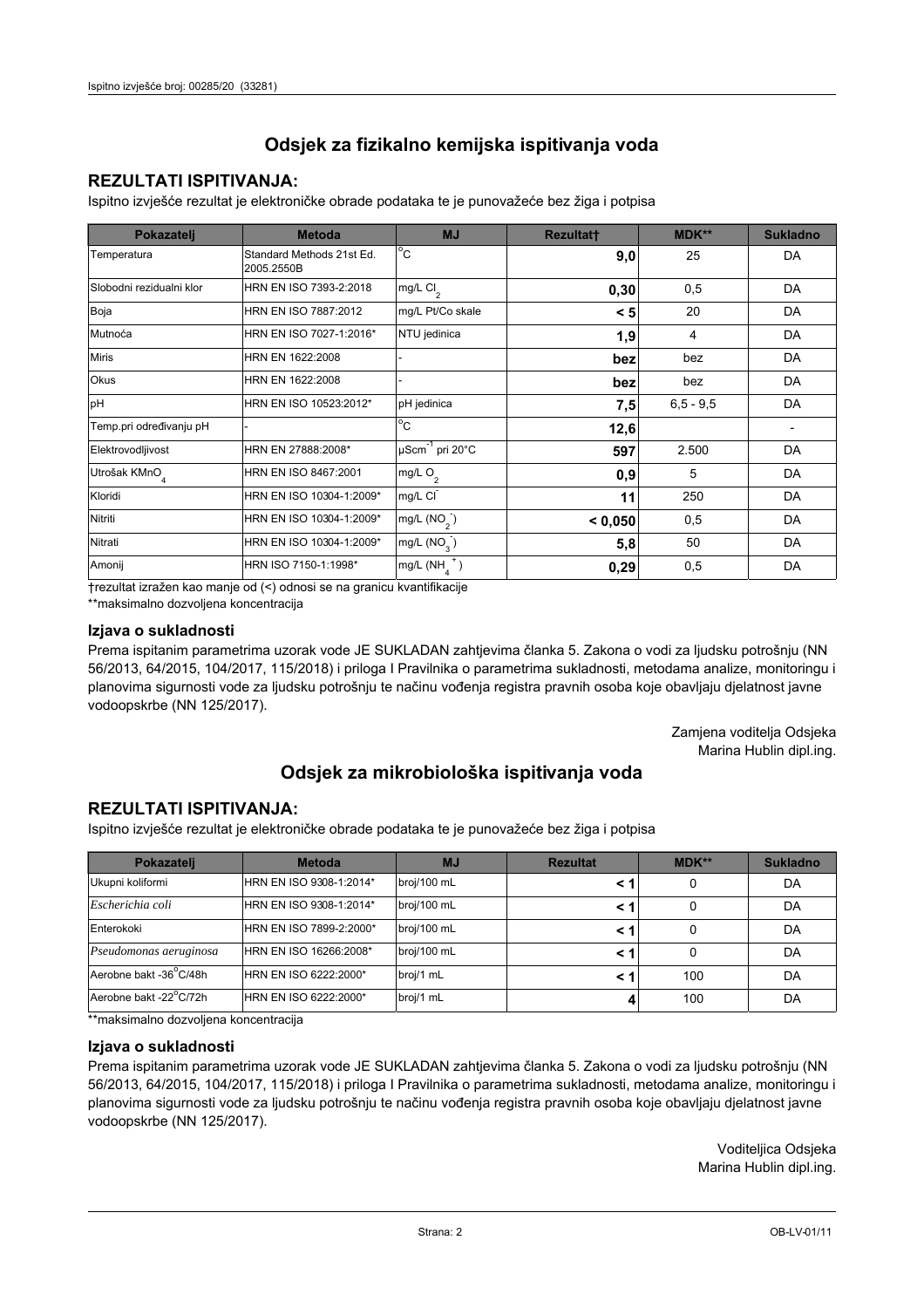



VODOOPSKRBA I ODVODNJA ZAGREBAČKE ŽUPANIJE D.O.O.-PJ VRBOVEC 10000 ZAGREB KOLEDOVČINA ULICA 1

Rakitje, 17.02.2020.

# **ISPITNO IZVJEŠĆE**

#### ISPITNO IZVJEŠĆE BROJ: 00284/20 (33280)

| Plan uzorkovanja: OB-LV-07/2020        |                                       |                                                                                                                                                                                                                                                                                                                                                                                           |  |
|----------------------------------------|---------------------------------------|-------------------------------------------------------------------------------------------------------------------------------------------------------------------------------------------------------------------------------------------------------------------------------------------------------------------------------------------------------------------------------------------|--|
| Vrijeme uzimanja uzorka:               | Vrijeme dostave:<br>Analiza završena: | 13.02.2020. 12:00<br>17.02.2020. 08:44                                                                                                                                                                                                                                                                                                                                                    |  |
| OIB: 54189804734                       |                                       |                                                                                                                                                                                                                                                                                                                                                                                           |  |
| PH VRBOVEC, CENTAR<br>OIB: 54189804734 |                                       |                                                                                                                                                                                                                                                                                                                                                                                           |  |
|                                        | Vrbovec<br>Marija Vrban dipl.san.ing. | VODA ZA LJUDSKU POTROŠNJU<br>Javna vodoopskrba - razvodni sustav<br>HRN ISO 5667-5:2011*, HRN EN ISO 19458:2008*<br>13.02.2020. 08:40<br>13.02.2020. 12:15<br>VODOOPSKRBA I ODVODNJA ZAGREBAČKE ŽUPANIJE D.O.O.- PJ VRBOVEC<br>KOLEDOVČINA ULICA 1, 10000 ZAGREB<br>Vodovodom upravlja:VODOOPSKRBA I ODVODNJA ZAGREBAČKE ŽUPANIJE D.O.O.- PJ VRBOVEC<br>KOLEDOVČINA ULICA 1, 10000 ZAGREB |  |

Oblik zahtjeva: Zahtjev po ugovoru

Sukladnost je izražena uz rezultate ispitivanja.

Rukovoditeljica Službe Marina Hublin dipl.ing.

#### Napomena:

- 1) Rezultati ispitivanja odnose se isključivo na ispitivani uzorak.
- 2) Ispitna izvješća se ne smiju umnožavati bez odobrenja Zavoda.
- 3) Akreditirane metode označene su zvjezdicom (\*).
- 4) Iziava o sukladnosti nije u području akreditacije.
- 5) Mjerna nesigurnost za akreditirane metode dostupna je na zahtjev.

Služba za zdravstvenu ekologiju ovlaštena je kao službeni laboratorij za obavlianie određenih analiza vode, hrane i okolišnih uzoraka u proizvodniji hrane prema rješenju Ministarstva poljoprivrede: KLASA: UP/I-322-01/18-01/36, URBROJ: 525-10/0729-18-3

Služba za zdravstvenu ekologiju ovlaštena je kao službeni laboratorij za provođenie ispitivania vode za liudsku potrošniu za određene parametre prema rješenju Ministarstva zdravstva: KLASA:UP/I-541-02/14-03/04, URBROJ:534-07-2-1-3/2-18-18

Strana: 1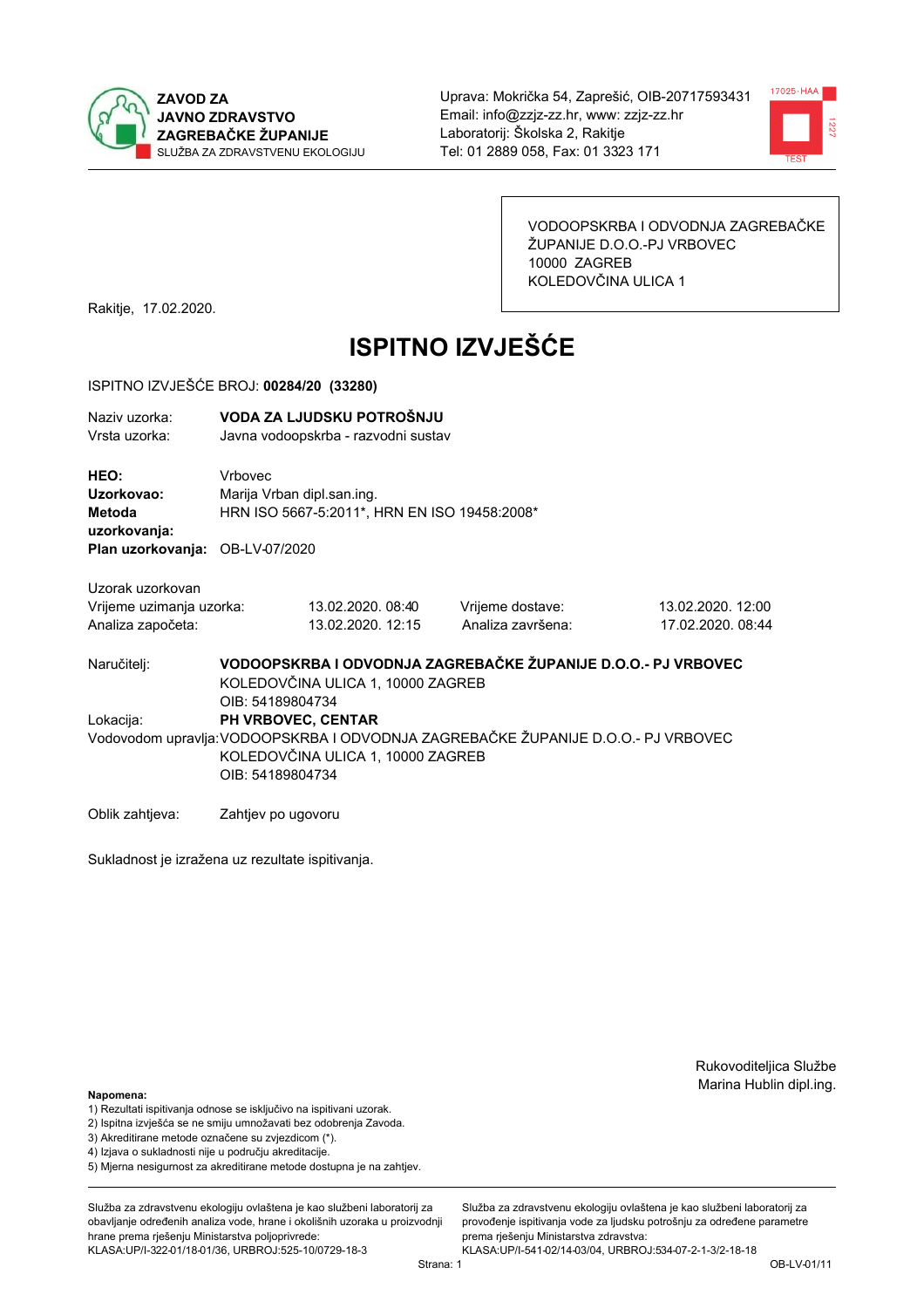## **REZULTATI ISPITIVANJA:**

Ispitno izviešće rezultat je elektroničke obrade podataka te je punovažeće bez žiga i potpisa

| Pokazatelj                | <b>Metoda</b>                           | <b>MJ</b>               | <b>Rezultatt</b> | <b>MDK**</b>  | <b>Sukladno</b> |
|---------------------------|-----------------------------------------|-------------------------|------------------|---------------|-----------------|
| Temperatura               | Standard Methods 21st Ed.<br>2005.2550B | $^{\circ}$ C            | 13               | 25            | DA              |
| Slobodni rezidualni klor  | HRN EN ISO 7393-2:2018                  | mg/L $Cl2$              | 0,30             | 0,5           | DA              |
| Boja                      | HRN EN ISO 7887:2012                    | mg/L Pt/Co skale        | < 5              | 20            | DA              |
| Mutnoća                   | HRN EN ISO 7027-1:2016*                 | NTU jedinica            | 0,51             | 4             | DA              |
| <b>Miris</b>              | HRN EN 1622:2008                        |                         | bez              | bez           | DA              |
| Okus                      | HRN EN 1622:2008                        |                         | bez              | bez           | DA              |
| pH                        | HRN EN ISO 10523:2012*                  | pH jedinica             | 7,6              | $6, 5 - 9, 5$ | DA              |
| Temp.pri određivanju pH   |                                         | $^{\circ}$ C            | 12,8             |               |                 |
| Elektrovodljivost         | HRN EN 27888:2008*                      | µScm-1 pri 20°C         | 573              | 2.500         | DA              |
| Utrošak KMnO <sub>4</sub> | HRN EN ISO 8467:2001                    | mg/L $O2$               | 0,8              | 5             | DA              |
| Kloridi                   | HRN EN ISO 10304-1:2009*                | mg/L CI                 | 11               | 250           | DA              |
| Nitriti                   | HRN EN ISO 10304-1:2009*                | mg/L (NO <sub>2</sub> ) | < 0.050          | 0,5           | DA              |
| Nitrati                   | HRN EN ISO 10304-1:2009*                | mg/L (NO <sub>3</sub> ) | 6,1              | 50            | DA              |
| Amonij                    | HRN ISO 7150-1:1998*                    | mg/L (NH                | < 0,05           | 0,5           | DA              |

trezultat izražen kao manje od (<) odnosi se na granicu kvantifikacije

\*\*maksimalno dozvoljena koncentracija

## Izjava o sukladnosti

Prema ispitanim parametrima uzorak vode JE SUKLADAN zahtievima članka 5. Zakona o vodi za ljudsku potrošnju (NN 56/2013, 64/2015, 104/2017, 115/2018) i priloga I Pravilnika o parametrima sukladnosti, metodama analize, monitoringu i planovima sigurnosti vode za ljudsku potrošnju te načinu vođenja registra pravnih osoba koje obavljaju djelatnost javne vodoopskrbe (NN 125/2017).

> Zamjena voditelja Odsjeka Marina Hublin dipl.ing.

## Odsjek za mikrobiološka ispitivanja voda

## **REZULTATI ISPITIVANJA:**

Ispitno izvješće rezultat je elektroničke obrade podataka te je punovažeće bez žiga i potpisa

| Pokazatelj             | <b>Metoda</b>           | <b>MJ</b>   | <b>Rezultat</b> | MDK** | <b>Sukladno</b> |
|------------------------|-------------------------|-------------|-----------------|-------|-----------------|
| Ukupni koliformi       | HRN EN ISO 9308-1:2014* | broj/100 mL |                 |       | DA              |
| Escherichia coli       | HRN EN ISO 9308-1:2014* | broj/100 mL | < 1             |       | DA              |
| Enterokoki             | HRN EN ISO 7899-2:2000* | broj/100 mL | < '             |       | DA              |
| Pseudomonas aeruginosa | HRN EN ISO 16266:2008*  | broj/100 mL | < 1             | 0     | DA              |
| Aerobne bakt -36 C/48h | HRN EN ISO 6222:2000*   | broj/1 mL   |                 | 100   | DA              |
| Aerobne bakt -22°C/72h | HRN EN ISO 6222:2000*   | broj/1 mL   |                 | 100   | DA              |

\*\*maksimalno dozvoljena koncentracija

## Izjava o sukladnosti

Prema ispitanim parametrima uzorak vode JE SUKLADAN zahtjevima članka 5. Zakona o vodi za ljudsku potrošnju (NN 56/2013, 64/2015, 104/2017, 115/2018) i priloga I Pravilnika o parametrima sukladnosti, metodama analize, monitoringu i planovima sigurnosti vode za ljudsku potrošnju te načinu vođenja registra pravnih osoba koje obavljaju djelatnost javne vodoopskrbe (NN 125/2017).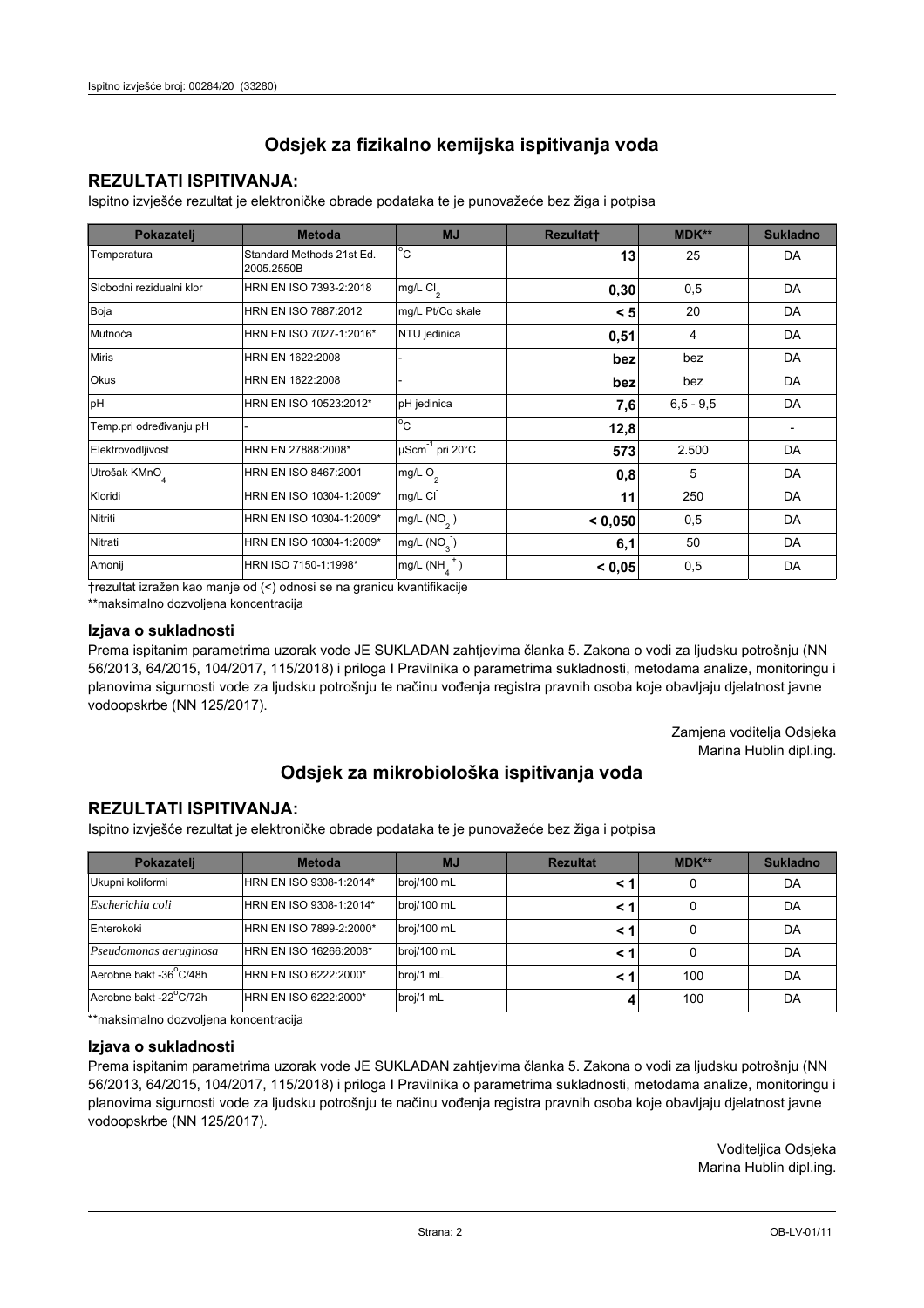



VODOOPSKRBA I ODVODNJA ZAGREBAČKE ŽUPANIJE D.O.O.-PJ VRBOVEC 10000 ZAGREB KOLEDOVČINA ULICA 1

Rakitje, 17.02.2020.

# **ISPITNO IZVJEŠĆE**

#### ISPITNO IZVJEŠĆE BROJ: 00283/20 (33279)

| Naziv uzorka:<br>Vrsta uzorka:  |         | VODA ZA LJUDSKU POTROŠNJU<br>Javna vodoopskrba - razvodni sustav |                   |                   |  |  |
|---------------------------------|---------|------------------------------------------------------------------|-------------------|-------------------|--|--|
| HEO:                            | Vrbovec |                                                                  |                   |                   |  |  |
| Uzorkovao:                      |         | Marija Vrban dipl.san.ing.                                       |                   |                   |  |  |
| Metoda                          |         | HRN ISO 5667-5:2011*, HRN EN ISO 19458:2008*                     |                   |                   |  |  |
| uzorkovanja:                    |         |                                                                  |                   |                   |  |  |
| Plan uzorkovanja: OB-LV-07/2020 |         |                                                                  |                   |                   |  |  |
| Uzorak uzorkovan                |         |                                                                  |                   |                   |  |  |
| Vrijeme uzimanja uzorka:        |         | 13.02.2020. 08:30                                                | Vrijeme dostave:  | 13.02.2020. 12:00 |  |  |
| Analiza započeta:               |         | 13.02.2020. 12:14                                                | Analiza završena: | 17.02.2020. 08:44 |  |  |
|                                 |         |                                                                  |                   |                   |  |  |

VODOOPSKRBA I ODVODNJA ZAGREBAČKE ŽUPANIJE D.O.O.- PJ VRBOVEC Naručitelj: KOLEDOVČINA ULICA 1, 10000 ZAGREB OIB: 54189804734 Lokacija: PIK. 1. SVIBNJA NH Vodovodom upravlja: VODOOPSKRBA I ODVODNJA ZAGREBAČKE ŽUPANIJE D.O.O.- PJ VRBOVEC KOLEDOVČINA ULICA 1, 10000 ZAGREB OIB: 54189804734

Oblik zahtjeva: Zahtjev po ugovoru

Sukladnost je izražena uz rezultate ispitivanja.

Rukovoditeljica Službe Marina Hublin dipl.ing.

#### Napomena:

- 1) Rezultati ispitivanja odnose se isključivo na ispitivani uzorak.
- 2) Ispitna izvješća se ne smiju umnožavati bez odobrenja Zavoda.

3) Akreditirane metode označene su zvjezdicom (\*).

- 4) Iziava o sukladnosti nije u području akreditacije.
- 5) Mjerna nesigurnost za akreditirane metode dostupna je na zahtjev.

Služba za zdravstvenu ekologiju ovlaštena je kao službeni laboratorij za obavlianie određenih analiza vode, hrane i okolišnih uzoraka u proizvodniji hrane prema rješenju Ministarstva poljoprivrede: KLASA: UP/I-322-01/18-01/36, URBROJ: 525-10/0729-18-3

Služba za zdravstvenu ekologiju ovlaštena je kao službeni laboratorij za provođenie ispitivania vode za liudsku potrošniu za određene parametre prema rješenju Ministarstva zdravstva:

KLASA:UP/I-541-02/14-03/04, URBROJ:534-07-2-1-3/2-18-18 Strana: 1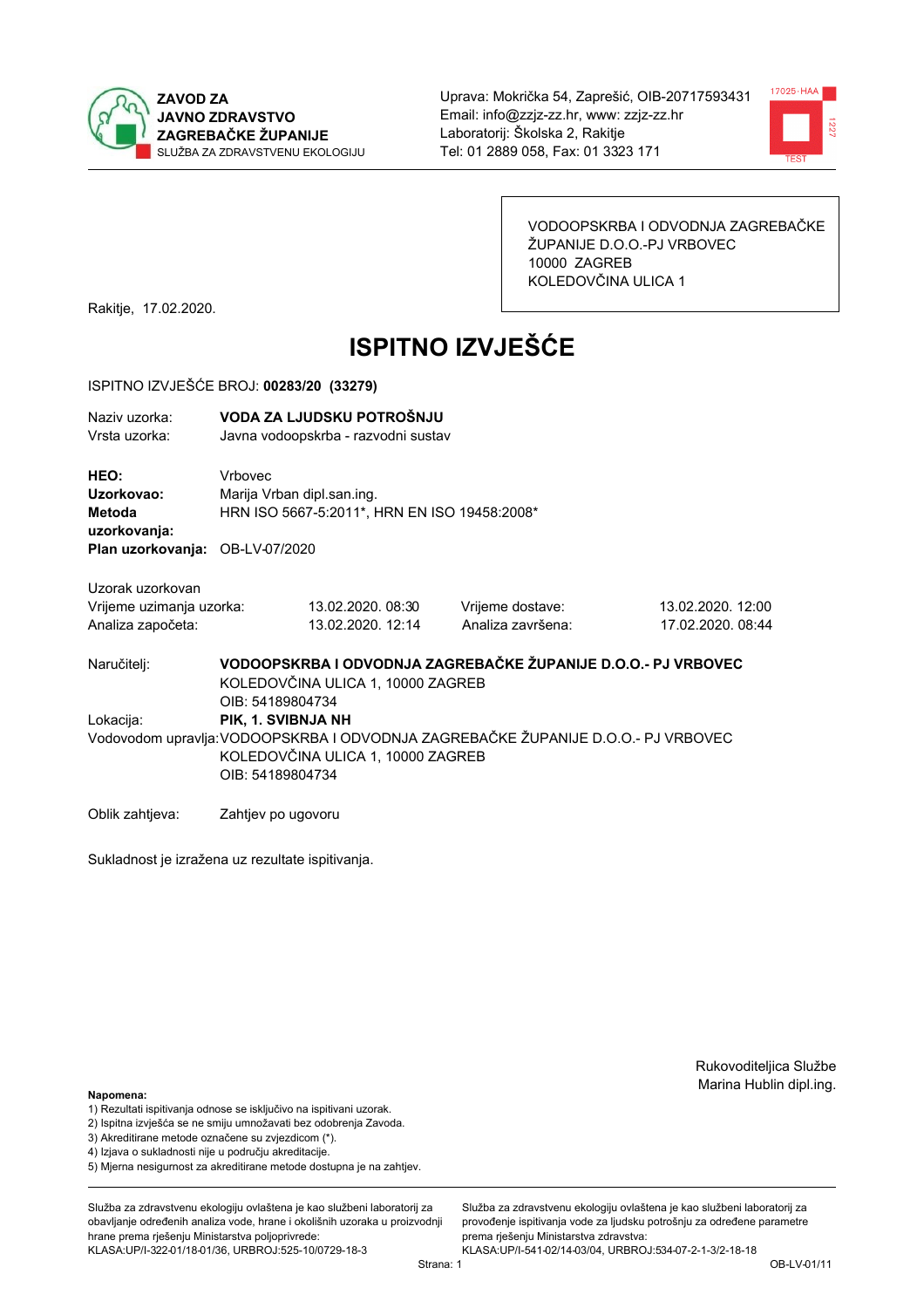## **REZULTATI ISPITIVANJA:**

Ispitno izviešće rezultat je elektroničke obrade podataka te je punovažeće bez žiga i potpisa

| Pokazatelj                | <b>Metoda</b>                           | <b>MJ</b>                   | <b>Rezultatt</b> | <b>MDK**</b>  | <b>Sukladno</b> |
|---------------------------|-----------------------------------------|-----------------------------|------------------|---------------|-----------------|
| Temperatura               | Standard Methods 21st Ed.<br>2005.2550B | $^{\circ}$ C                | 10,2             | 25            | DA              |
| Slobodni rezidualni klor  | HRN EN ISO 7393-2:2018                  | mg/L $Cl2$                  | 0,12             | 0,5           | DA              |
| Boja                      | HRN EN ISO 7887:2012                    | mg/L Pt/Co skale            | < 5              | 20            | DA              |
| Mutnoća                   | HRN EN ISO 7027-1:2016*                 | NTU jedinica                | 0,39             | 4             | DA              |
| <b>Miris</b>              | HRN EN 1622:2008                        |                             | bez              | bez           | DA              |
| <b>Okus</b>               | HRN EN 1622:2008                        |                             | bez              | bez           | DA              |
| pH                        | HRN EN ISO 10523:2012*                  | pH jedinica                 | 7,5              | $6, 5 - 9, 5$ | DA              |
| Temp.pri određivanju pH   |                                         | $^{\circ}$ C                | 12,8             |               |                 |
| Elektrovodljivost         | HRN EN 27888:2008*                      | µScm <sup>-1</sup> pri 20°C | 581              | 2.500         | DA              |
| Utrošak KMnO <sub>4</sub> | HRN EN ISO 8467:2001                    | mg/L $O_2$                  | 0,8              | 5             | DA              |
| Kloridi                   | HRN EN ISO 10304-1:2009*                | mg/L CI                     | 11               | 250           | DA              |
| Nitriti                   | HRN EN ISO 10304-1:2009*                | mg/L $(NO2)$                | < 0,050          | 0,5           | DA              |
| Nitrati                   | HRN EN ISO 10304-1:2009*                | mg/L (NO <sub>3</sub> )     | 5,9              | 50            | DA              |
| Amonij                    | HRN ISO 7150-1:1998*                    | mg/L (NH                    | 0,24             | 0,5           | DA              |

trezultat izražen kao manje od (<) odnosi se na granicu kvantifikacije

\*\*maksimalno dozvoljena koncentracija

## Izjava o sukladnosti

Prema ispitanim parametrima uzorak vode JE SUKLADAN zahtievima članka 5. Zakona o vodi za ljudsku potrošnju (NN 56/2013, 64/2015, 104/2017, 115/2018) i priloga I Pravilnika o parametrima sukladnosti, metodama analize, monitoringu i planovima sigurnosti vode za ljudsku potrošnju te načinu vođenja registra pravnih osoba koje obavljaju djelatnost javne vodoopskrbe (NN 125/2017).

> Zamjena voditelja Odsjeka Marina Hublin dipl.ing.

## Odsjek za mikrobiološka ispitivanja voda

## **REZULTATI ISPITIVANJA:**

Ispitno izvješće rezultat je elektroničke obrade podataka te je punovažeće bez žiga i potpisa

| Pokazatelj             | <b>Metoda</b>           | <b>MJ</b>   | <b>Rezultat</b> | MDK** | <b>Sukladno</b> |
|------------------------|-------------------------|-------------|-----------------|-------|-----------------|
| Ukupni koliformi       | HRN EN ISO 9308-1:2014* | broj/100 mL |                 |       | DA              |
| Escherichia coli       | HRN EN ISO 9308-1:2014* | broj/100 mL | < 1             |       | DA              |
| Enterokoki             | HRN EN ISO 7899-2:2000* | broj/100 mL | < '             |       | DA              |
| Pseudomonas aeruginosa | HRN EN ISO 16266:2008*  | broj/100 mL | < 1             | 0     | DA              |
| Aerobne bakt -36 C/48h | HRN EN ISO 6222:2000*   | broj/1 mL   |                 | 100   | DA              |
| Aerobne bakt -22°C/72h | HRN EN ISO 6222:2000*   | broj/1 mL   | < 1             | 100   | DA              |

\*\*maksimalno dozvoljena koncentracija

## Izjava o sukladnosti

Prema ispitanim parametrima uzorak vode JE SUKLADAN zahtjevima članka 5. Zakona o vodi za ljudsku potrošnju (NN 56/2013, 64/2015, 104/2017, 115/2018) i priloga I Pravilnika o parametrima sukladnosti, metodama analize, monitoringu i planovima sigurnosti vode za ljudsku potrošnju te načinu vođenja registra pravnih osoba koje obavljaju djelatnost javne vodoopskrbe (NN 125/2017).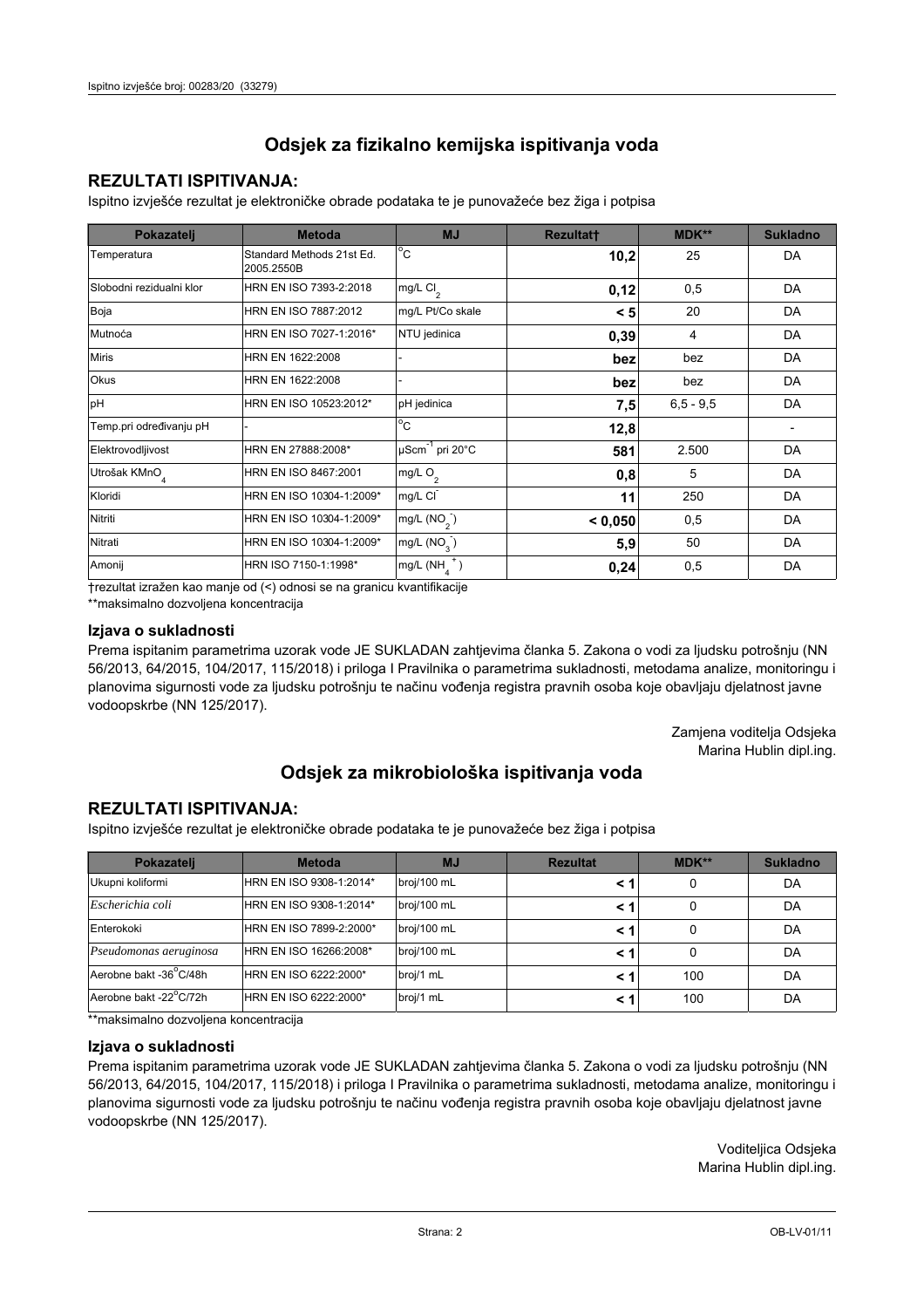



VODOOPSKRBA I ODVODNJA ZAGREBAČKE ŽUPANIJE D.O.O.-PJ VRBOVEC 10000 ZAGREB KOLEDOVČINA ULICA 1

Rakitje, 17.02.2020.

# **ISPITNO IZVJEŠĆE**

#### ISPITNO IZVJEŠĆE BROJ: 00282/20 (33278)

| Naziv uzorka: | VODA ZA LJUDSKU POTROŠNJU           |
|---------------|-------------------------------------|
| Vrsta uzorka: | Javna vodoopskrba - razvodni sustav |

HEO: Vrbovec Uzorkovao: Mariia Vrban dipl.san.ing. Metoda HRN ISO 5667-5:2011\*, HRN EN ISO 19458:2008\* uzorkovanja: Plan uzorkovanja: OB-LV-07/2020

Uzorak uzorkovan Vrijeme uzimanja uzorka: Analiza započeta

| a uzorka: | 13.02.2020. 08:15 |
|-----------|-------------------|
| a:        | 13.02.2020. 12:13 |

Vrijeme dostave: Analiza završena:

13.02.2020. 12:00 17.02.2020, 08:43

VODOOPSKRBA I ODVODNJA ZAGREBAČKE ŽUPANIJE D.O.O.- PJ VRBOVEC Naručitelj: KOLEDOVČINA ULICA 1, 10000 ZAGREB OIB: 54189804734 Lokacija: **NEGOVEC NH** 

Vodovodom upravlja: VODOOPSKRBA I ODVODNJA ZAGREBAČKE ŽUPANIJE D.O.O.- PJ VRBOVEC KOLEDOVČINA ULICA 1, 10000 ZAGREB OIB: 54189804734

Oblik zahtjeva: Zahtjev po ugovoru

Sukladnost je izražena uz rezultate ispitivanja.

Rukovoditeljica Službe Marina Hublin dipl.ing.

Napomena:

- 1) Rezultati ispitivanja odnose se isključivo na ispitivani uzorak.
- 2) Ispitna izvješća se ne smiju umnožavati bez odobrenja Zavoda.

3) Akreditirane metode označene su zvjezdicom (\*).

- 4) Iziava o sukladnosti nije u području akreditacije.
- 5) Mjerna nesigurnost za akreditirane metode dostupna je na zahtjev.

Služba za zdravstvenu ekologiju ovlaštena je kao službeni laboratorij za obavlianie određenih analiza vode, hrane i okolišnih uzoraka u proizvodniji hrane prema rješenju Ministarstva poljoprivrede: KLASA: UP/I-322-01/18-01/36, URBROJ: 525-10/0729-18-3

Služba za zdravstvenu ekologiju ovlaštena je kao službeni laboratorij za provođenie ispitivania vode za liudsku potrošniu za određene parametre prema riešenju Ministarstva zdravstva:

KLASA:UP/I-541-02/14-03/04, URBROJ:534-07-2-1-3/2-18-18 Strana: 1